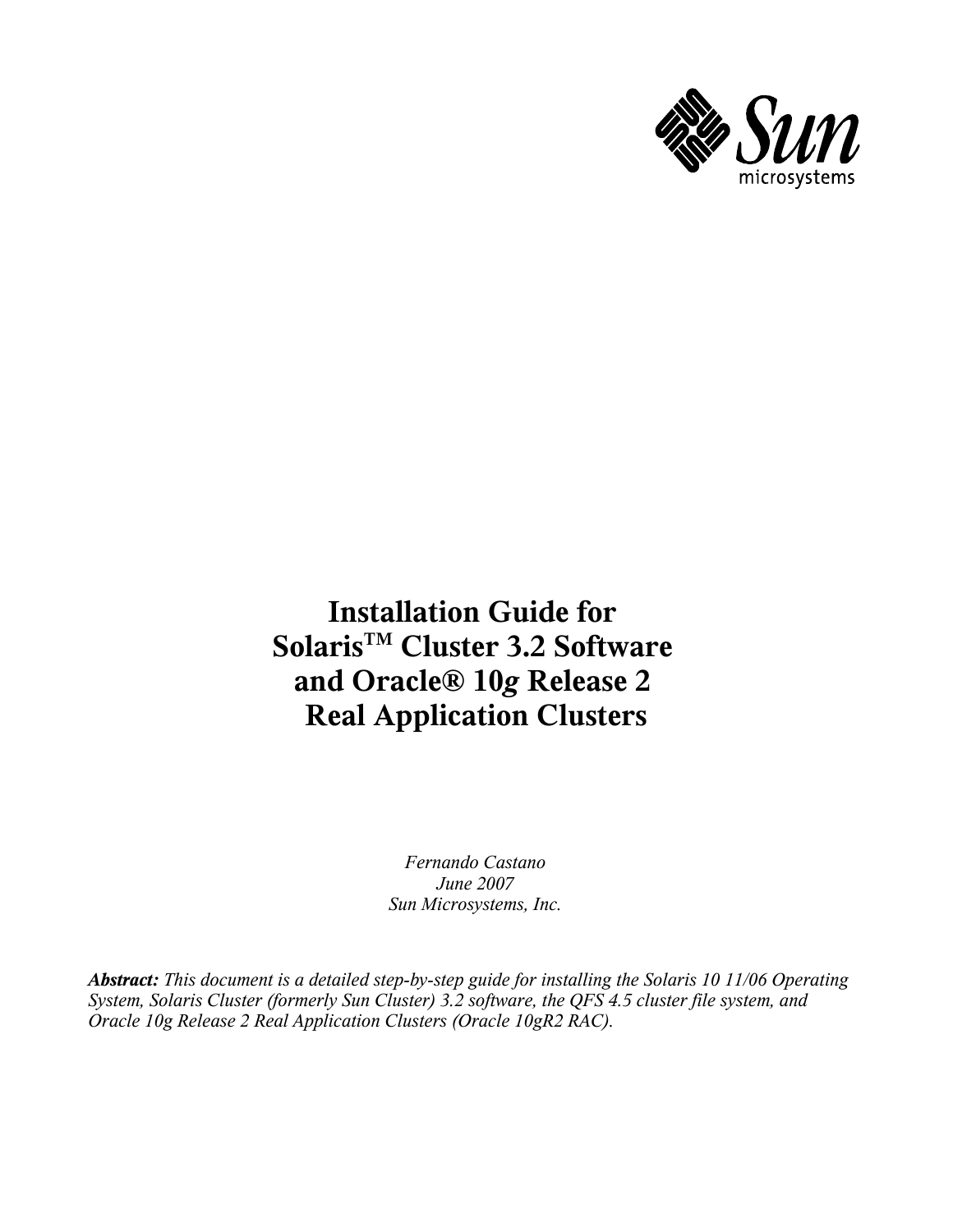*Copyright © 2007 Sun Microsystems, Inc., 4150 Network Circle, Santa Clara, California 95054, U.S.A. All rights reserved.*

*U.S. Government Rights - Commercial software. Government users are subject to the Sun Microsystems, Inc. standard license agreement and applicable provisions of the FAR and its supplements. Use is subject to license terms. This distribution may include materials developed by third parties.*

Parts of the product may be derived from Berkeley BSD systems, licensed from the University of California. UNIX is *a registered trademark in the U.S. and in other countries, exclusively licensed through X/Open Company, Ltd. X/Open is a registered trademark of X/Open Company, Ltd.*

*All SPARC trademarks are used under license and are trademarks or registered trademarks of SPARC International, Inc. in the U.S. and other countries. Products bearing SPARC trademarks are based upon architecture developed by Sun Microsystems, Inc.*

*ORACLE is a registered trademark of Oracle Corporation.*

*Sun, Sun Microsystems, the Sun logo, Java, Solaris, StorEdge, and Sun Fire are trademarks or registered trademarks of Sun Microsystems, Inc. in the U.S. and other countries.*

This product is covered and controlled by U.S. Export Control laws and may be subject to the export or import laws *in other countries. Nuclear, missile, chemical biological weapons or nuclear maritime end uses or end users, whether direct or indirect, are strictly prohibited. Export or reexport to countries subject to U.S. embargo or to entities identified on U.S. export exclusion lists, including, but not limited to, the denied persons and specially designated nationals lists is strictly prohibited.*

*DOCUMENTATION IS PROVIDED "AS IS" AND ALL EXPRESS OR IMPLIED CONDITIONS, REPRESENTATIONS AND WARRANTIES, INCLUDING ANY IMPLIED WARRANTY OF MERCHANTABILITY, FITNESS FOR A PARTICULAR PURPOSE OR NON-INFRINGEMENT, ARE DISCLAIMED, EXCEPT TO THE EXTENT THAT SUCH DISCLAIMERS ARE HELD TO BE LEGALLY INVALID.*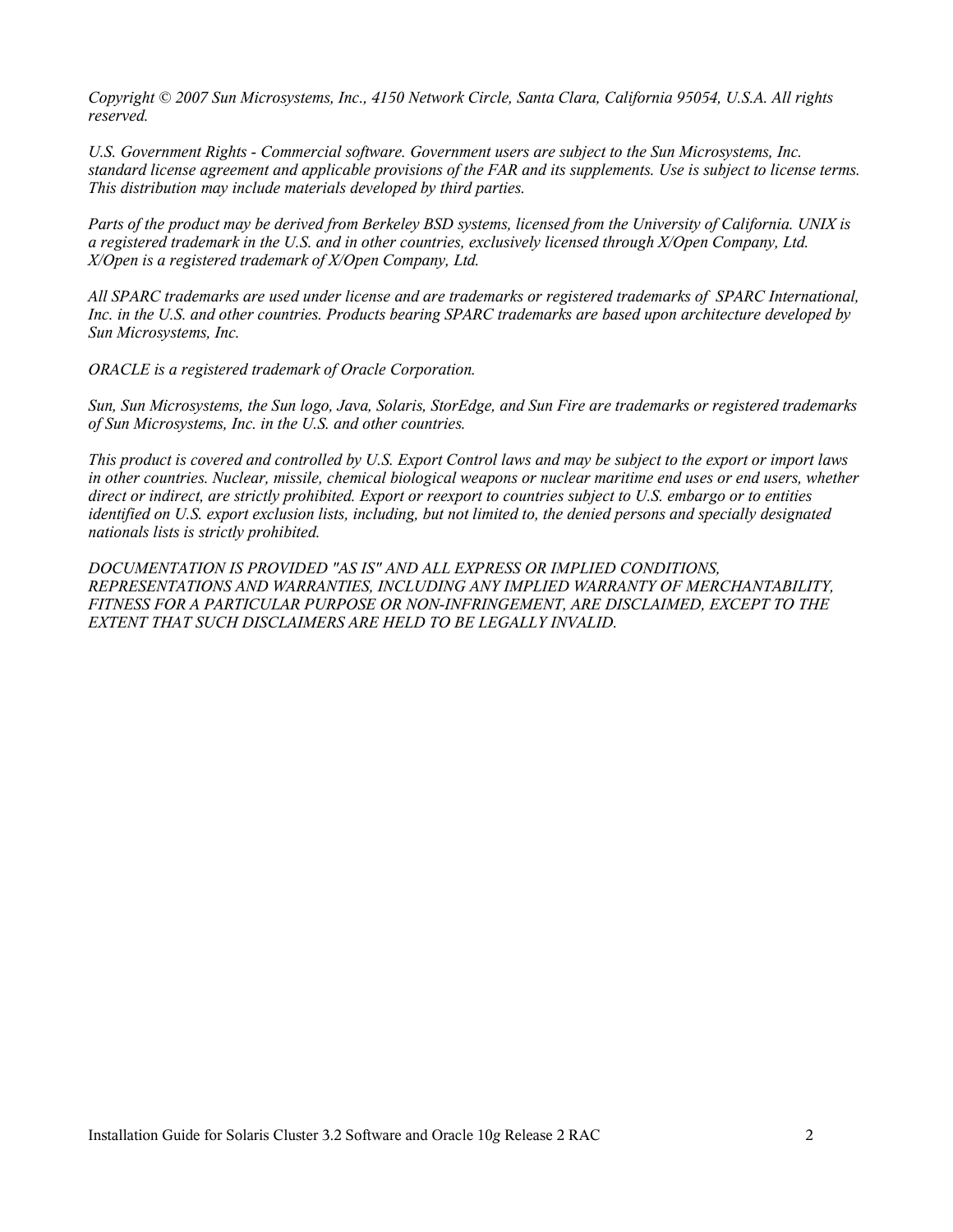# **Table of Contents**

| 7.3 Installing Packages for Sun Cluster Framework and Data Service for Oracle RAC13 |  |
|-------------------------------------------------------------------------------------|--|
|                                                                                     |  |
|                                                                                     |  |
|                                                                                     |  |
|                                                                                     |  |
| 7.8 Configuring RAC Framework and Solaris Volume Manager Resource17                 |  |
|                                                                                     |  |
|                                                                                     |  |
|                                                                                     |  |
|                                                                                     |  |
|                                                                                     |  |
|                                                                                     |  |
|                                                                                     |  |
|                                                                                     |  |
|                                                                                     |  |
|                                                                                     |  |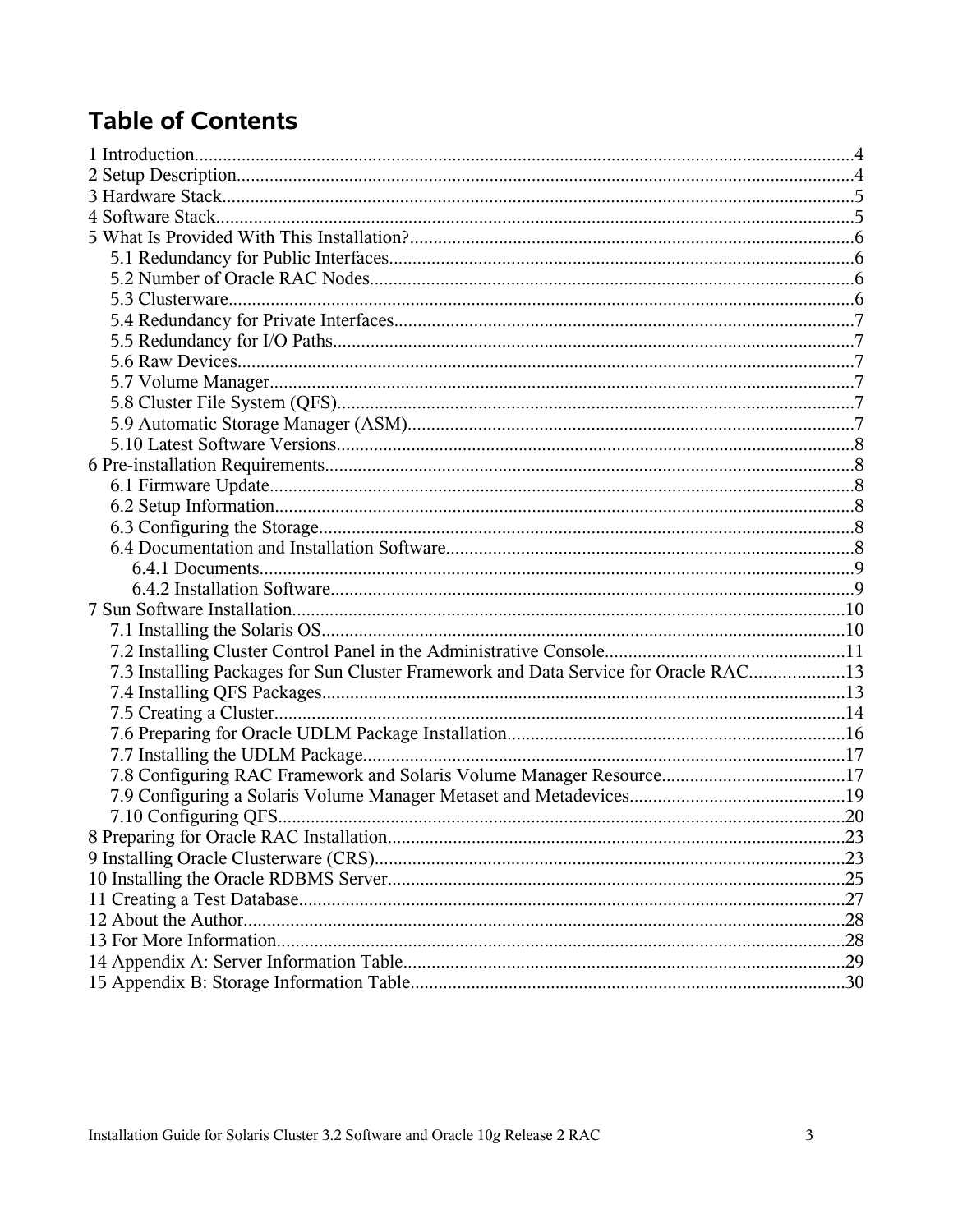### **1 Introduction**

This document is a detailed step-by-step guide for installing the Solaris<sup>TM</sup> 10 11/06 Operating System (also called Update 3), Solaris Cluster (formerly Sun<sup>TM</sup> Cluster) 3.2 software, the QFS 4.5 cluster file system, and Oracle 10*g* Release 2 Real Application Clusters (Oracle 10gR2 RAC, hereafter referred to as Oracle RAC). This article also provides detailed instructions on how to configure QFS and Solaris Volume Manager so they can be used with Oracle RAC.

The procedures described here can be used for SPARC® or x64 installations with up to eight nodes using IP over InfiniBand (IPoIB) or Gigabit Ethernet (GbE) for the private interface and with any level of I/O redundancy. After you complete the procedures, you can use any combination of raw devices, Solaris Volume Manager, Automatic Storage Manager (ASM), or QFS cluster file systems to store data files. This document does not replace the official documentation for Sun Cluster software, QFS, Solaris Volume Manager, or Oracle RAC.

It is assumed that readers are familiar with Oracle RAC, its installation, and its underlying concepts, such as voting device, private interface, optical character recognition (OCR), and Virtual IP (VIP). It also is assumed that readers have a fair understanding of all the software components used during the installation as well as UNIX ® .

This document uses a two-node setup to show the installation process, but the same procedure can be used for setups with a different number of nodes and different hardware components.

## **2 Setup Description**

The setup used in this installation was very simple: A Sun Fire™ 4800 Server was sub-domained in two domains. Each domain was used as a node for the two-node Sun Cluster software and Oracle RAC installation. A single Sun StorEdge™ T3+ array was connected to a fibre channel (FC) switch and used for shared storage. This setup is referred to as the *borac setup* in the rest of this document.

Extrapolating this procedure to setups with more storage, more servers, or both, or extrapolating to different types of Sun servers or architectures is trivial in most cases. Simple, mature hardware was selected on purpose, based on the assumption that this would be the lowest common denominator for many variants. Considerations for the most common variants are addressed through the document.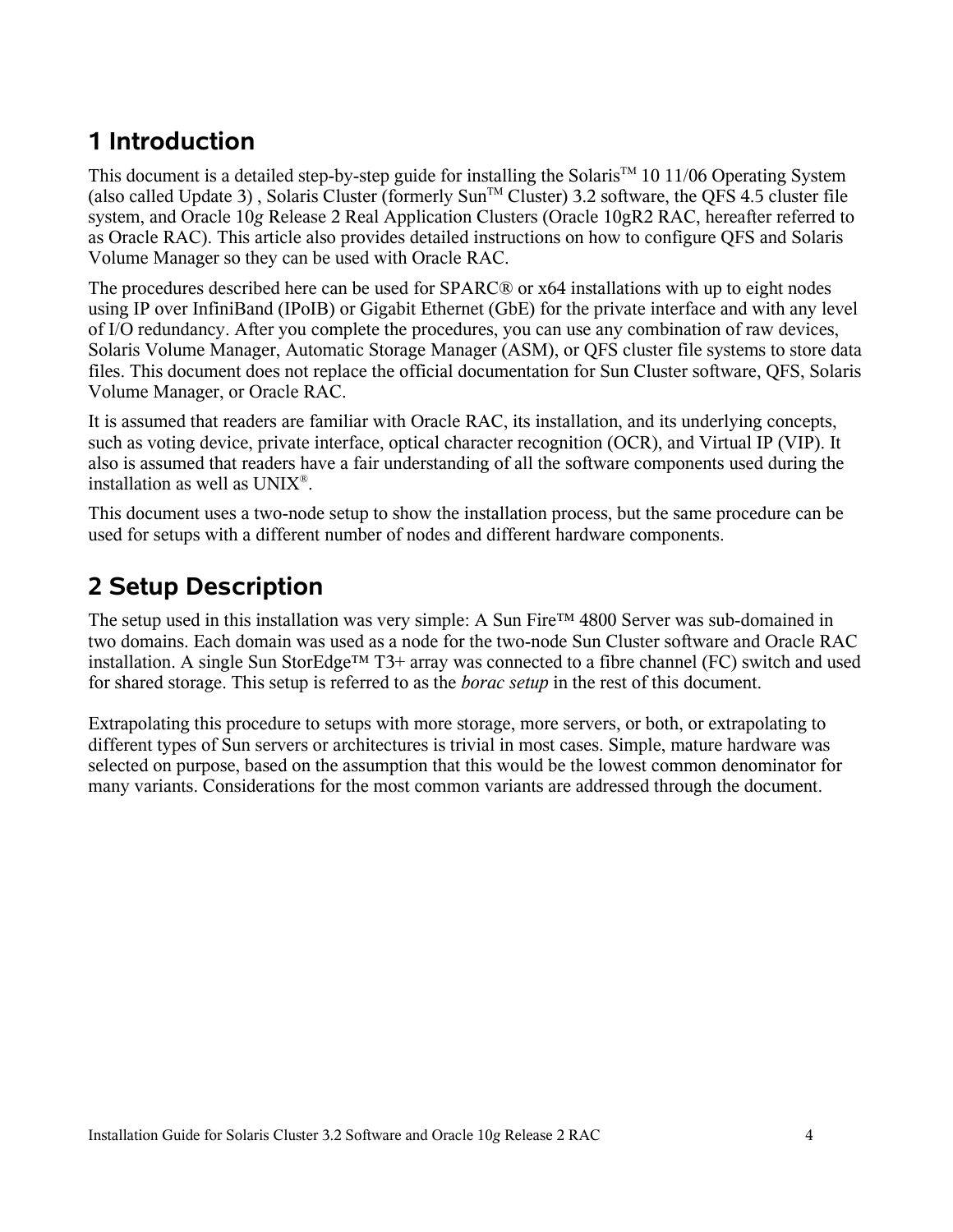

### **3 Hardware Stack**

Table 1 identifies the hardware stack used in this project.

*Table 1: Hardware Stack*

| <b>Attribute</b>                  | Node 1                                         | Node 2                            |
|-----------------------------------|------------------------------------------------|-----------------------------------|
| Server                            | Sun Fire 4800 Server (domain A)                | Sun Fire 4800 Server (domain B)   |
| $ $ CPU                           | 6x USIII Cu 1.2GHz                             | 6x USIII Cu 1.2GHz                |
| RAM                               | 16GB                                           | 16GB                              |
| Host channel<br>$ $ adaptor (HCA) | 1 dual-port HCA 2Gbps                          | 1 dual-port HCA 2Gbps             |
| Ethernet ports                    | $ce0$ , $c31$ , $ce2$ , and $ce3$              | $ce0$ , $ce1$ , $ce2$ , and $ce3$ |
| Storage                           | Sun StorEdge $T3$ + array with 9 x 36GB drives |                                   |

### **4 Software Stack**

Table 2 describes the software stack used in this project.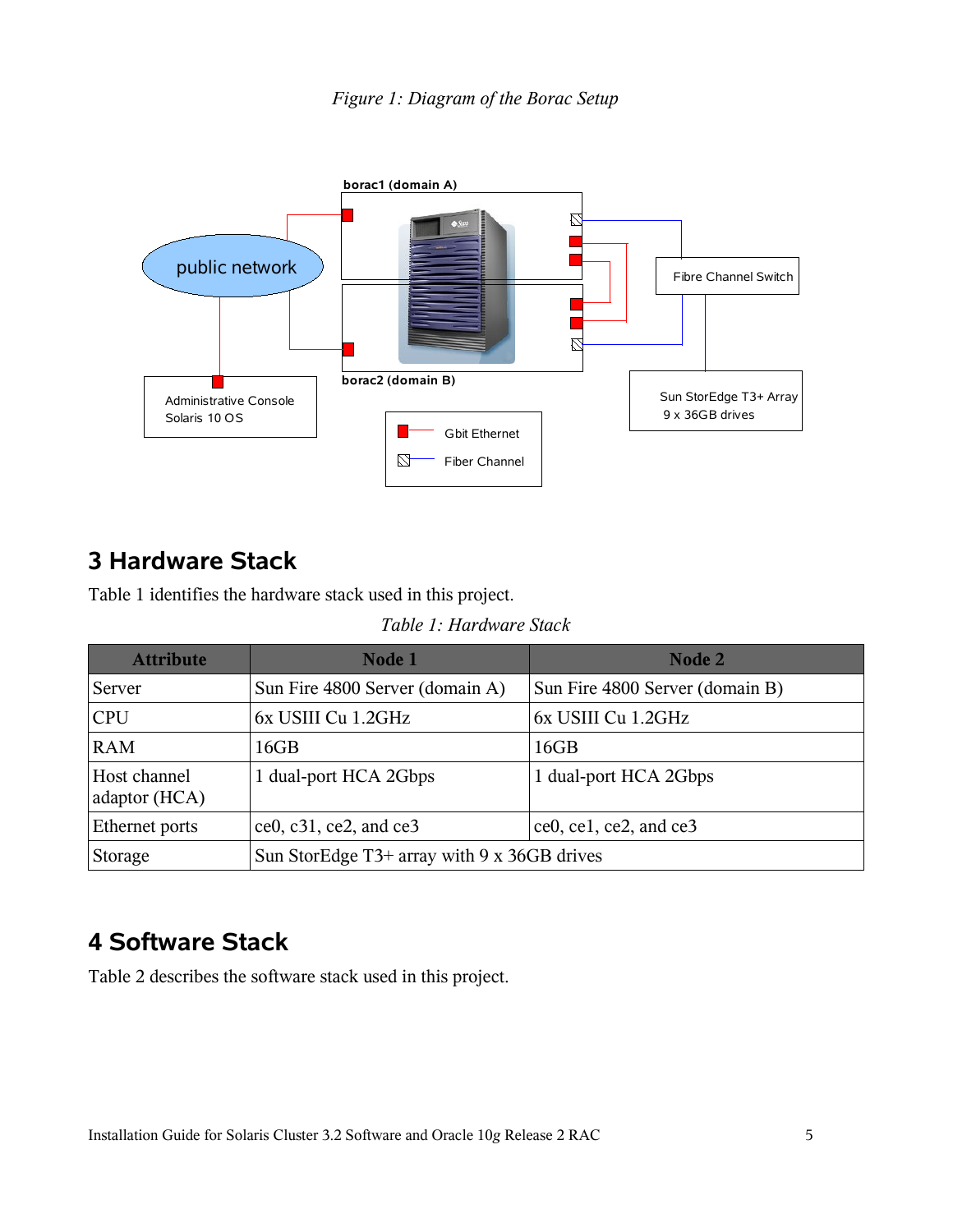| Role                | <b>Vendor</b>    | <b>Product Version</b>                                        |
|---------------------|------------------|---------------------------------------------------------------|
| Operating system    | Sun Microsystems | Solaris 10 11/06 s10s u3wos 10 SPARC                          |
| Database server     | Oracle           | Oracle RAC RDBMS server 10.2.0.2 SPARC 64-bit                 |
| Clusterware         | Sun Microsystems | Sun Cluster 3.2 software                                      |
| Cluster file system | Sun Microsystems | <b>QFS 4.5</b>                                                |
| Volume manager      | Sun Microsystems | Solaris Volume Manager, which is part of the Solaris<br>10 OS |

*Table 2: Software Stack*

## **5 What Is Provided With This Installation?**

The installation procedures described here achieve a complete Oracle RAC installation. This installation addresses the needs of most Oracle RAC installations on the Solaris OS. In addition, it leverages the Solaris OS stack using Sun Cluster 3.2 software, Solaris Volume Manager, and QFS, eliminating the need for any third-party products. This section discusses the different aspects of the installation, what is provided, and how to modify the installation to obtain Remote Access Services (RAS) features.

### **5.1 Redundancy for Public Interfaces**

The redundancy for public interfaces is something desirable in many setups since it avoids single points of failure in the network path for the server's public access. Redundancy for public interfaces was not implemented in this setup but it is totally independent of the procedures described here and can be achieved using IP network multipathing (IPMP). See the IPMP section of *System Administration Guide: IP Services* (<http://docs.sun.com/app/docs/doc/816-4554?q=816-4554-13>) for details. If IPMP is desired, it should be implemented before installing the Sun Cluster software. To configure Oracle RAC so that it uses the redundant public interfaces provided by IPMP, see document ID 283107.1 at the Oracle MetaLink web site ([https://metalink.oracle.com](http://metalink.oracle.com/)), requires registration).

### **5.2 Number of Oracle RAC Nodes**

The current setup has only two nodes, but up to eight nodes can be used without any modification.

### **5.3 Clusterware**

Sun Cluster 3.2 software is the cluster solution and it is integrated well with the Solaris OS. Sun Cluster software can bring more robustness to Oracle RAC by providing many advantages over other cluster solutions. For detailed information about those advantages, read the white paper *Sun™ Cluster 3.2 Software: Making Oracle Database 10g R2 RAC Even More "Unbreakable"* ([http://www.sun.com/software/whitepapers/solaris10/solaris\\_cluster.pdf](http://www.sun.com/software/whitepapers/solaris10/solaris_cluster.pdf)).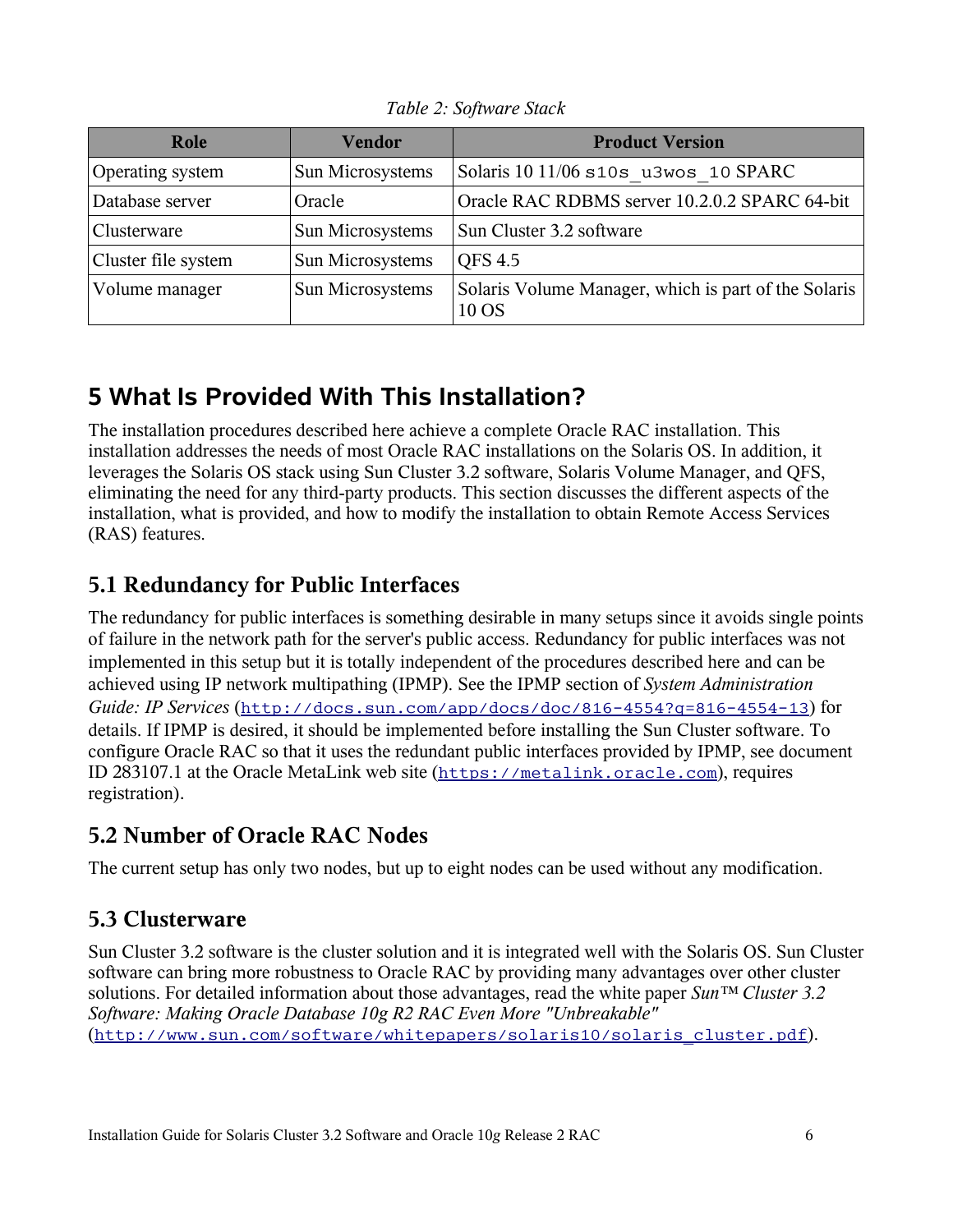### **5.4 Redundancy for Private Interfaces**

This setup provides redundancy for private interfaces because it uses Sun Cluster software. Sun Cluster software requires at least two separate paths for the private interface, and it automatically manages failover and load balancing across the different paths. If more than two nodes are used, then two Ethernet switches are required to avoid a single point of failure.

The current setup uses GbE, but the procedure does not change if IPoIB is used. With IPoIB, two HCA ports per server and InfiniBand (IB) switches are required instead of GbE cards and switches.

### **5.5 Redundancy for I/O Paths**

The setup configuration presented here does not provide redundant paths to the storage. To provide fully redundant paths, each node needs two HCA cards with each connected to a different FC switch, and there needs to be connections from each storage array to each FC switch through different RAID controllers. The procedures described here would not change if any level of I/O redundancy is introduced in the setup because I/O multipathing (MPxIO) is enabled through these procedures and the Solaris OS hides any complexity introduced by redundancy in the I/O paths. Regardless of the level of redundancy, the Solaris OS and the Sun Cluster software always present one device for each shared device, and the failover mechanism is handled automatically by the Solaris OS.

#### **5.6 Raw Devices**

Raw devices are the simplest but most cumbersome way of creating a database with Oracle RAC. This setup allows the creation of data files using raw devices in shared storage, if that is desired.

### **5.7 Volume Manager**

In this setup, Solaris Volume Manager is configured so that raw devices in the shared storage can be used to create metadevices, which can be used for data files. Even though Solaris Volume Manager is part of the Solaris OS, it can be used for Oracle RAC only if Sun Cluster software is managing the cluster.

### **5.8 Cluster File System (QFS)**

These procedures also configure and provide a cluster file system that can be used to store data files or any other files. QFS is a generic file system in which any kind of file can be stored. QFS cannot be used for Oracle RAC unless Sun Cluster software is installed and is managing the cluster.

### **5.9 Automatic Storage Manager (ASM)**

ASM can be used to hold database files after this installation. After all the software is installed, ASM can be configured with any raw devices not already used in the shared storage. If the raw devices provided to ASM are already mirrored in hardware by taking advantage of the RAID capabilities of the storage controller, then ASM can be configured for external redundancy. Otherwise, ASM can be configured to mirror the data by creating failing groups and configuring for normal redundancy.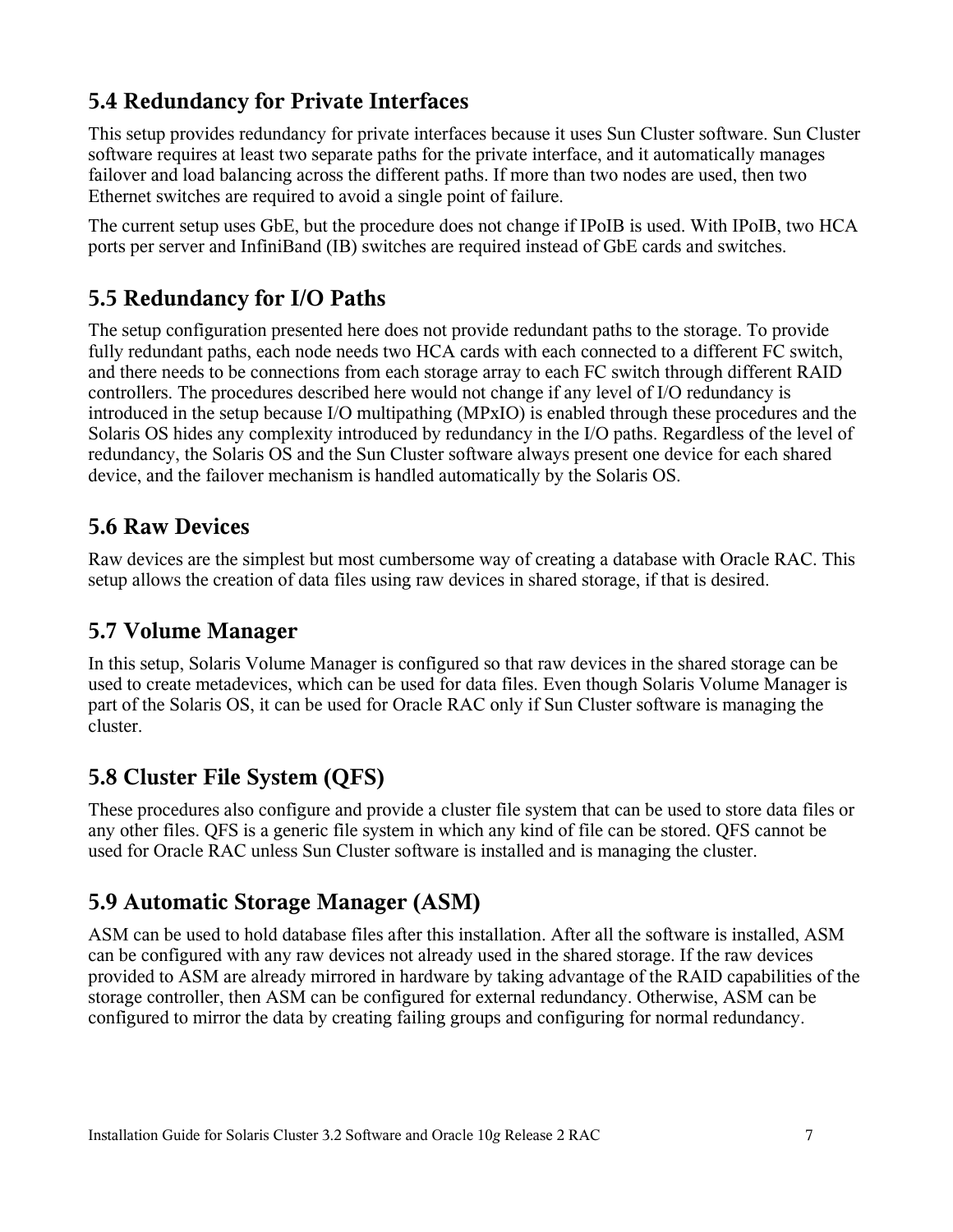### **5.10 Latest Software Versions**

This setup delivers the latest software stack currently certified and publicly available: the Solaris 10 11/06 OS for SPARC platforms, Sun Cluster 3.2 software, Oracle 10g Release 2 Real Application Clusters, and QFS 4.5. The same stack is available, certified, and supported on the Solaris 10 OS for x64 platforms, so the procedures change very little (and changes are described throughout the document) for x64 platforms.

## **6 Pre-installation Requirements**

Before starting the installation procedures, ensure you complete the steps outlined in this section.

### **6.1 Firmware Update**

Update the firmware version of all your hardware components for a Solaris 10 11/06 OS installation, including storage arrays, FC switches, IB switches, PCI cards, and system controllers. If your hardware is different from the hardware used in this setup, check the Sun Cluster 3.2 hardware collection to make sure your hardware is supported by the Sun Cluster 3.2 software and to verify that there are no special procedures required for your hardware.

#### **6.2 Setup Information**

Create tables for your setup with similar information to the server information table and storage information table presented in Appendix A and Appendix B. You will need all this information during the installation and it is better to plan it all before starting your installation.

### **6.3 Configuring the Storage**

Check to make sure that your storage arrays are supported and to determine if there are any special procedures to use: see *Sun Cluster 3.1-3.2 Hardware Collection for Solaris OS (x86 Platform Edition) at* <http://docs.sun.com/app/docs/coll/1142.2>. Read the manuals for your storage arrays to make sure they support MPxIO.

Map the logical unit numbers (LUNs) to the controllers according to the storage information table you created. Make sure you can see all the LUNs in all the nodes. If you see a LUN more than once in the same system, it is because you have redundant paths and MPxIO is not yet enabled. This will be resolved later.

Try to leverage the RAID controllers by creating RAID0+1 or RAID5 LUNs. If you want to eliminate single points of failure, map your LUNs to both controllers in the storage array and connect each controller to a different FC switch. Also, connect to each FC switch from a different host bus adapter (HBA) in each server, so that the HBA does not become a single point of failure.

### **6.4 Documentation and Installation Software**

This section lists the documentation that is referenced through this document. It also lists all the software that you need to use during the installation process. Obtain all the installation software listed here before starting the installation.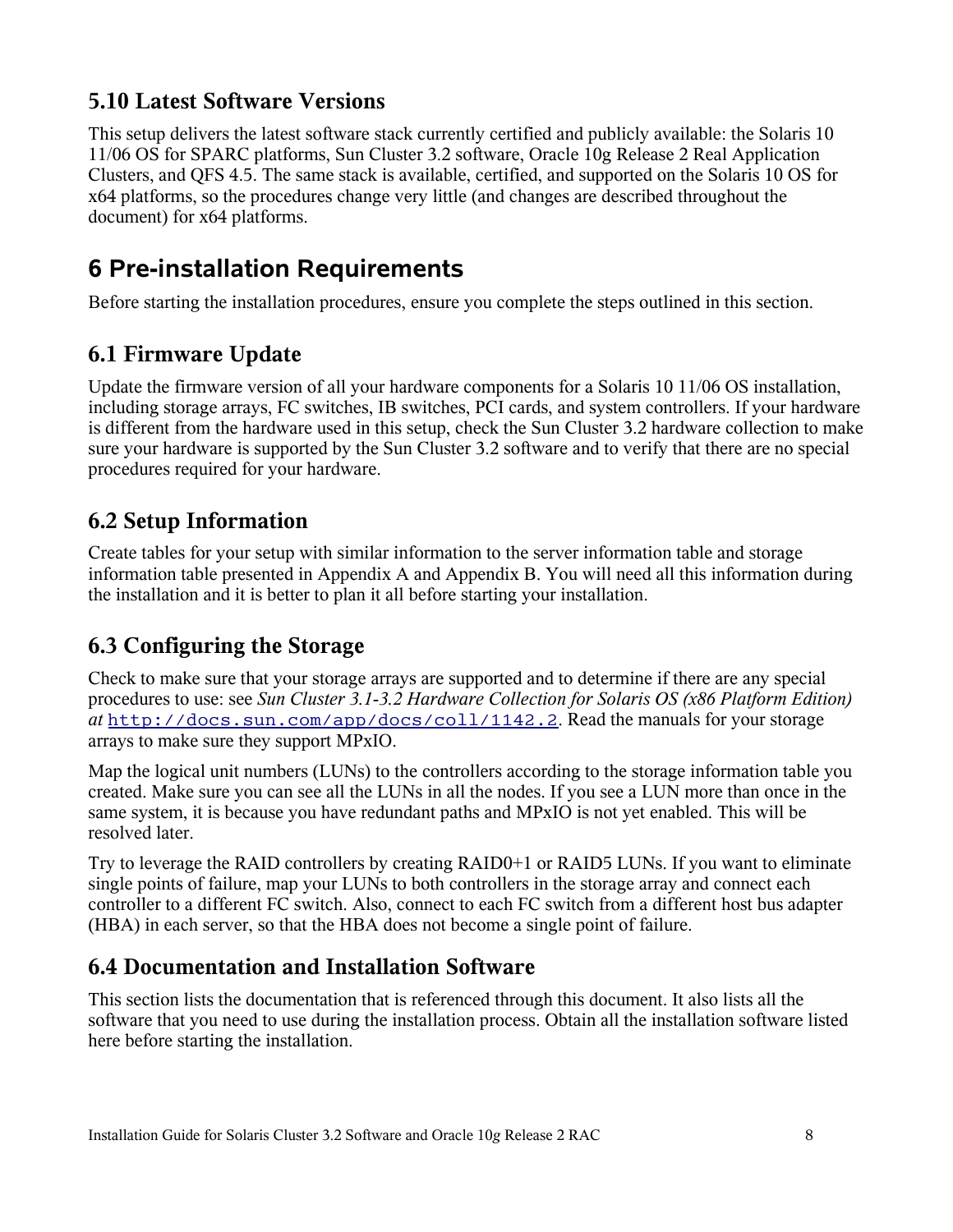#### **6.4.1 Documents**

The following documents are referenced throughout the installation procedures:

- System Administration Guide: IP Services: <http://docs.sun.com/app/docs/doc/816-4554?q=816-4554-13>
- *Sun Cluster Software Installation Guide for Solaris OS:* <http://docs.sun.com/app/docs?q=819-2970-10>
- Sun Java<sup>TM</sup> Enterprise System 5 Installation Guide for UNIX: [http://docs.sun.com/app/docs/doc/819-](http://docs.sun.com/app/docs/doc/819-4891?q=Sun+Java+Enterprise+System+5+Installation+Guide) [4891?q=Sun+Java+Enterprise+System+5+Installation+Guide](http://docs.sun.com/app/docs/doc/819-4891?q=Sun+Java+Enterprise+System+5+Installation+Guide)
- *Sun Cluster Data Service for Oracle RAC Guide for Solaris OS:* <http://docs.sun.com/app/docs?q=819-2981-10>
- *Sun StorEdge QFS Installation and Upgrade Guide:* <http://docs.sun.com/app/docs?q=819-2757-10>
- *Sun Cluster System Administration Guide for Solaris OS:* [http://docs.sun.com/app/docs/doc/819-](http://docs.sun.com/app/docs/doc/819-2971?q=Sun+Cluster+System+Administration+Guide+for+Solaris+OS&s=t) [2971?q=Sun+Cluster+System+Administration+Guide+for+Solaris+OS&s=t](http://docs.sun.com/app/docs/doc/819-2971?q=Sun+Cluster+System+Administration+Guide+for+Solaris+OS&s=t)

#### **6.4.2 Installation Software**

The following software is installed:

- Solaris 10 11/06 OS for SPARC or x64 platforms, both available for download at sun.com (<http://www.sun.com/>)
- Sun Java Availability suite for SPARC or x86 platforms (Solaris Cluster) (suncluster-3\_2-ga-solaris-sparc.zip or suncluster-3  $2$ -ga-solaris=x86.zip), both available for download at sun.com (<http://www.sun.com/download/products.xml?id=4581ab9e>)
- Oracle patch 5389391 with the 3.3.4.9 UDLM for SPARC platforms (p5389391\_10202\_SOLARIS64.zip), available for download at the Oracle Metalink web site (<https://metalink.oracle.com/>) and provided in the installation kit
- QFS packages for SPARC or x86 (StorEdge\_QFS\_4.5\_sparc.iso or StorEdge QFS 4.5  $x64.iso$ , available for download at sun.com (<http://www.sun.com/download/products.xml?id=4429b168>)
- The following patches, available from the SunSolve web site (<http://sunsolve.sun.com/pub-cgi/show.pl?target=tous>), which are needed for official support of QFS 4.5 on Sun Cluster 3.2 software:
	- 122807-05, if you are installing on the Solaris OS for SPARC platforms
	- 122808-05, if you are installing on the Solaris OS for x64 platforms
- Oracle installation software, available at oracle.com: (<http://www.oracle.com/index.html>)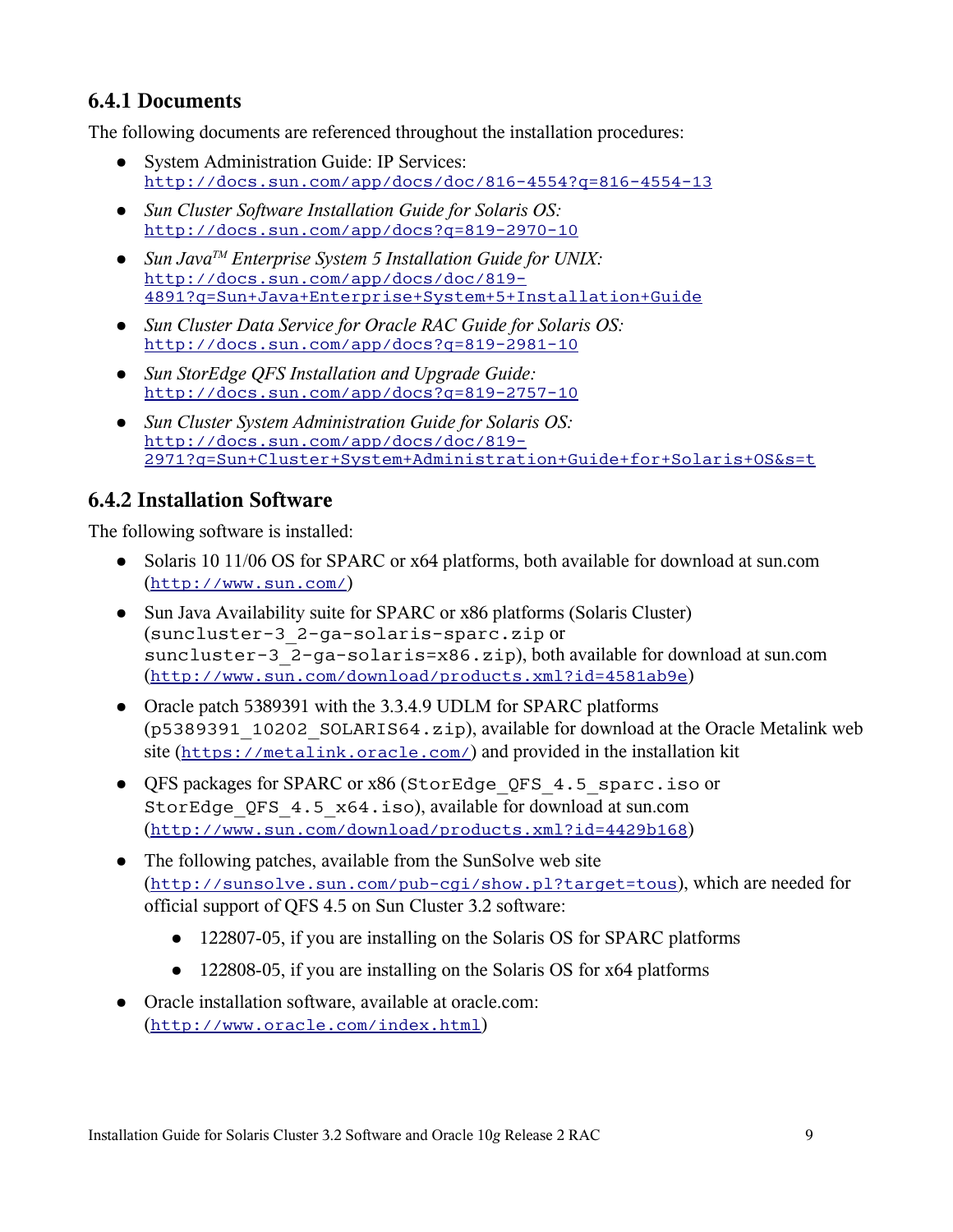### **7 Sun Software Installation**

#### **7.1 Installing the Solaris OS**

**Note**: This section builds on procedures in the *Sun Cluster Software Installation Guide for Solaris OS.*

1. Install Solaris 10 11/06 s10s\_u3wos\_10 Generic\_118833-33 (entire software group) on all the servers.

The Solaris 10 OS can be downloaded from sun.com for free. Make sure that you create three slices in the boot disk, as described by the server information table in Appendix A of this document. These slices will be needed for Sun Cluster software and other software components. Do not install any Solaris patches at this point.

- 2. Enable MPxIO:
	- a) After the Solaris OS is installed on all nodes, execute as root the following command on all nodes:

/usr/sbin/stmboot -e

The nodes reboot.

b) On all nodes (one at the time) reboot using the following command:

boot  $--r$ 

c) Verify that on each node you see one and only one path to each of the LUNs presented by the storage arrays. If that is not the case, solve the problem before going any further.

3. Configure /.rhosts so that all nodes and the administrative console (admin console) can use rsh as root among themselves:

```
# hostname
borac1
# more /.rhosts
+ root
#
```
4. Configure shared memory.

On each node, add the following line to /etc/system and then reboot each node:

set shmsys:shminfo\_shmmax=*desired\_SGA\_size\_in\_bytes*

For example:

```
# tail /etc/system
* set ce:ce taskq disable=1
* End of lines added by SUNWscr
* BEGIN SUNWsamfs file system addition
* DO NOT EDIT above line or the next 2 lines below...
forceload: fs/samfs
* END SUNWsamfs file system addition
set shmsys:shminfo_shmmax=10737418240
```
Installation Guide for Solaris Cluster 3.2 Software and Oracle 10g Release 2 RAC 10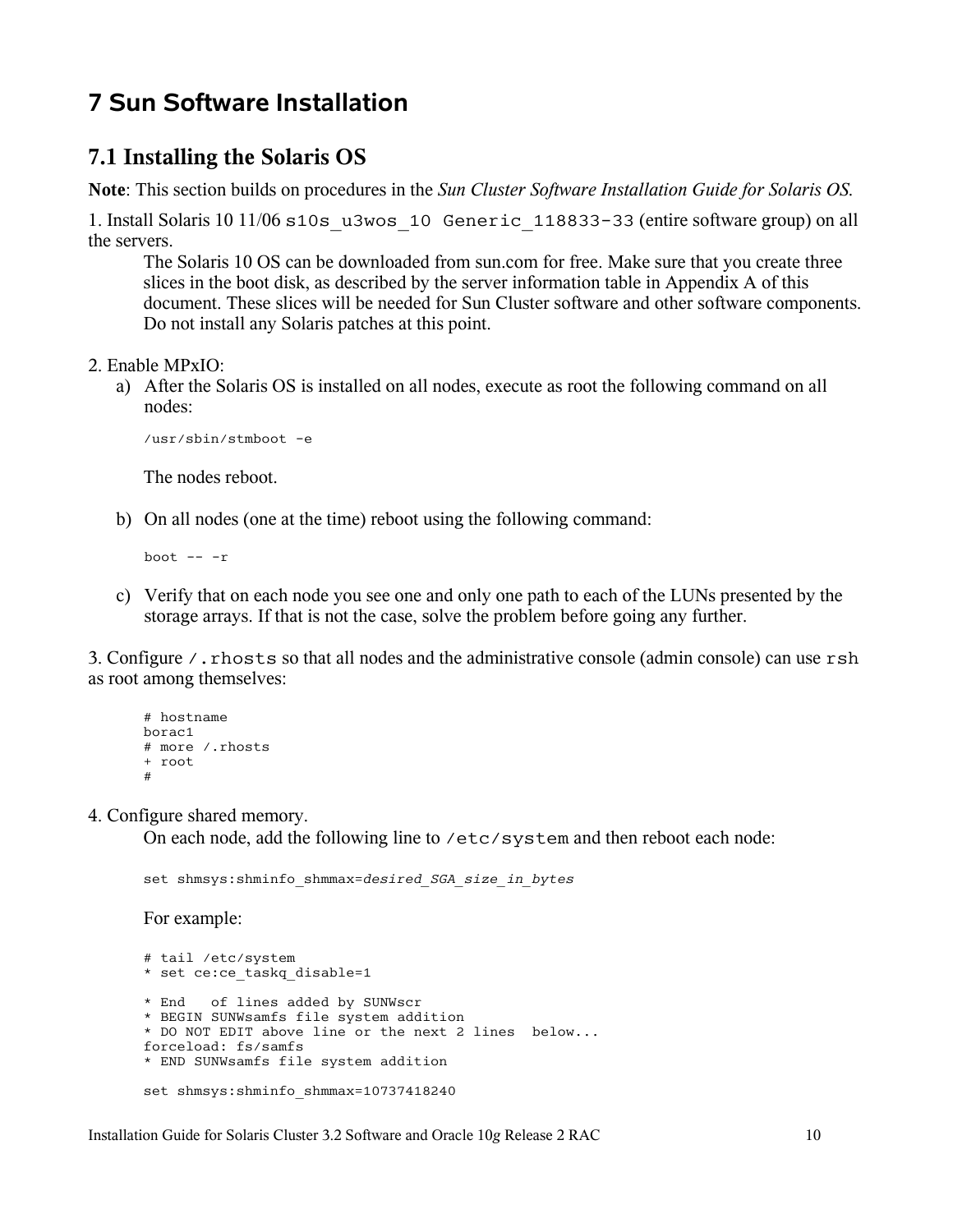The shmmax setting provides a system-wide limit of 10GB shm segment size. The Database Configuration Assistant (DBCA) reads this value to calculate the maximum possible System Global Area (SGA) size.

5. Make the installation software available to all the nodes.

Select one node on which to place the software installation files in /stage/. Place all the installation software in /stage and share /stage through NFS. Mount the installation software in / stage on all the other nodes.

```
# hostname
borac1
# share
             - /stage rw ""
# hostname
borac2
# grep stage /etc/vfstab
borac1:/stage - /stage nfs - yes soft,bg
```
6. Install the following patch, available from the SunSolve web site, for official support of QFS 4.5 on Sun Cluster 3.2 software:

- 122807-05, if you are installing on the Solaris OS for SPARC platform
- 122808-05, if you are installing on the Solaris OS for x64 platform

### **7.2 Installing Cluster Control Panel in the Administrative Console**

**Note**: This procedure follows information in the *Sun Cluster Software Installation Guide for Solaris OS.*

This procedure describes how to install the Cluster Control Panel (CCP) software on an admin console. The CCP provides a single interface from which to start the cconsole(1M), ctelnet(1M), and crlogin(1M) tools. Each tool provides a multiple-window connection to a set of nodes, as well as a common window. You can use the common window to send input to all nodes at one time.

- 1. Become superuser on the admin console.
- 2. Unzip the Sun Java Availability Suite in /stage:

Unzip the file suncluster-3 2-ga-solaris-sparc.zip or suncluster-3 2-ga-solaris-x86.zip, depending on your installation, inside /stage/sc\_rac\_install/sw/.

3. Change to the following directory:

```
• If installing on a SPARC console:
/stage/sc_rac_install/sw/Solaris_sparc/Product/sun_cluster/Solaris_10/Packages/
```
• If installing on an x86 console:

```
Solaris x86/Product/sun cluster/Solaris 10/Packages/
```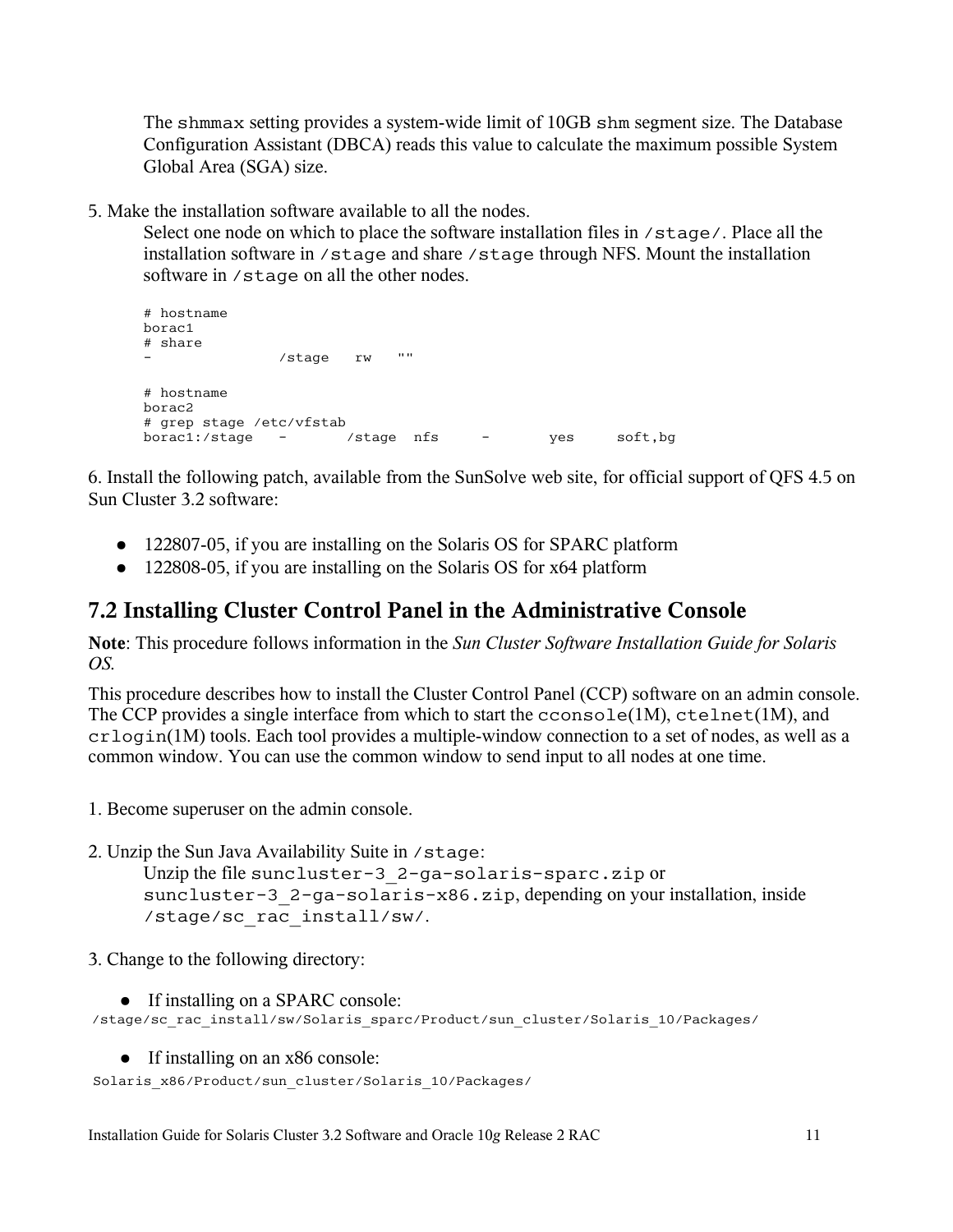#### 4. Install the SUNWccon package:

adminconsole# pkgadd -d . SUNWccon

5. (Optional) Install the SUNWscman package:

adminconsole# pkgadd -d . SUNWscman

When you install the SUNWscman package on the admin console, you can view Sun Cluster man pages from the admin console before you install Sun Cluster software on the cluster nodes.

6. Create an /etc/clusters file on the admin console:

Add your cluster name and the physical node name of each cluster node to the file:

adminconsole# vi /etc/clusters *clustername node1 node2*

See the /opt/SUNWcluster/bin/clusters(4) man page for details.

#### 7. Create an /etc/serialports file:

Add an entry for each node in the cluster to the file. Specify the physical node name, the host name of the console-access device, and the port number. Examples of a console-access device are a terminal concentrator (TC), a System Service Processor (SSP), and a Sun Fire system controller. Make sure the consoles are configured for telnet and not for ssh access.

| adminconsole# vi /etc/serialports                        |                                          |
|----------------------------------------------------------|------------------------------------------|
| node1 ca-dev-hostname port<br>node2 ca-dev-hostname port |                                          |
| node1, node2                                             | (Physical names of the cluster nodes)    |
| ca-dev-hostname                                          | (Host name of the console-access device) |
| port                                                     | (Serial port number)                     |

8. (Optional) For convenience, set the directory paths on the admin console:

a) Add the /opt/SUNWcluster/bin/ directory to the PATH.

b) Add the /opt/SUNWcluster/man/ directory to the MANPATH.

c) If you installed the SUNWscman package, also add the /usr/cluster/man/ directory to the MANPATH.

9. Start the CCP utility:

adminconsole# /opt/SUNWcluster/bin/ccp &

Click the cconsole, crlogin, or ctelnet button in the CCP window to launch that tool. Alternatively, you can start any of these tools directly. For example, to start ctelnet, type the following command:

adminconsole# /opt/SUNWcluster/bin/ctelnet &

Installation Guide for Solaris Cluster 3.2 Software and Oracle 10*g* Release 2 RAC 12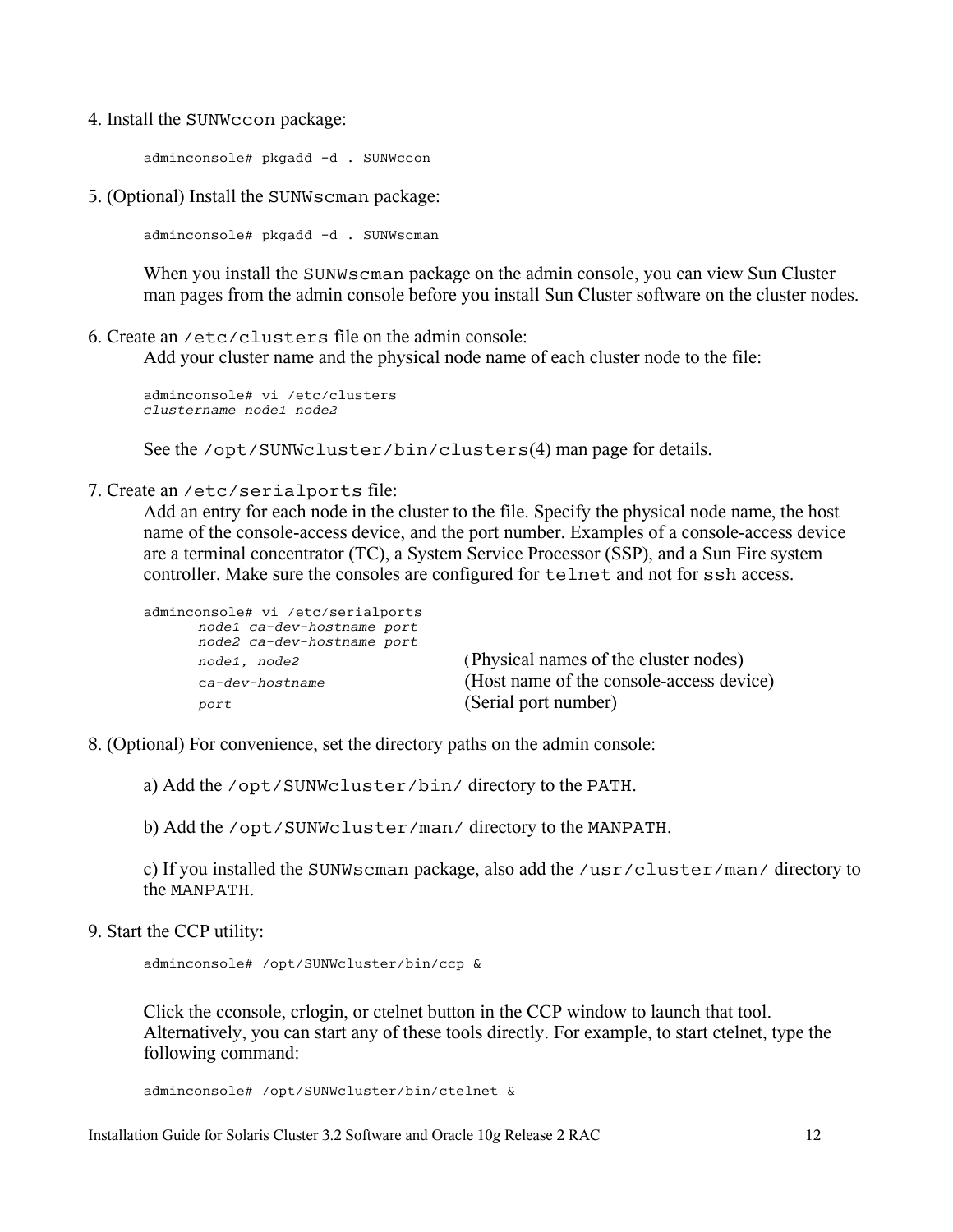See the procedure "How to Log In to Sun Cluster Remotely" in the "Beginning to Administer the Cluster" section of the *Sun Cluster System Administration Guide for Solaris OS* for additional information about how to use the CCP utility. Also see the  $\text{ccp}(1M)$  man page.

#### **7.3 Installing Packages for Sun Cluster Framework and Data Service for Oracle RAC**

Repeat this procedure sequentially on each node. This procedure installs the packages for Sun Cluster framework and the data service for Oracle RAC.

**Note**: Steps 1 through 3 come from information in the *Sun Cluster Software Installation Guide for Solaris OS.* Steps 4 through 6 come from information in the *Sun Java Enterprise System 5 Installation Guide for UNIX*.

1. Ensure that the display environment of the cluster node is set to display the GUI on the admin console:

- a) On the admin console, execute:
- # xhost +
- b) On the cluster node, execute:
- # setenv DISPLAY adminconsole:0.0

**Note**: If you do not make these settings, the installer program runs in text-based mode.

- 2. Become superuser on the cluster node.
- 3. Start the installation wizard program:

```
# cd /stage/sc rac install kit/sw/ Solaris sparc (OT Solaris x86)
# ./installer
```
4. Select only Sun Cluster 3.2 and the agent for Sun Cluster support for Oracle RAC.

5. Select all shared resources and accept all the defaults in the next screens of the installer. The installer cannot configure Sun Cluster software, so it displays a message about it this. You can safely ignore this message.

6. Make sure the directory  $\ell \text{usr}/\text{cluster}$  exists after the installation is completed. If it does, proceed with the next node. If it does not, the Sun Cluster software was not installed correctly. In such a case, see the *Sun Java Enterprise System 5 Installation Guide for UNIX.*

#### **7.4 Installing QFS Packages**

**Note**: This procedure follows information in the *Sun StorEdge QFS Installation and Upgrade Guide*.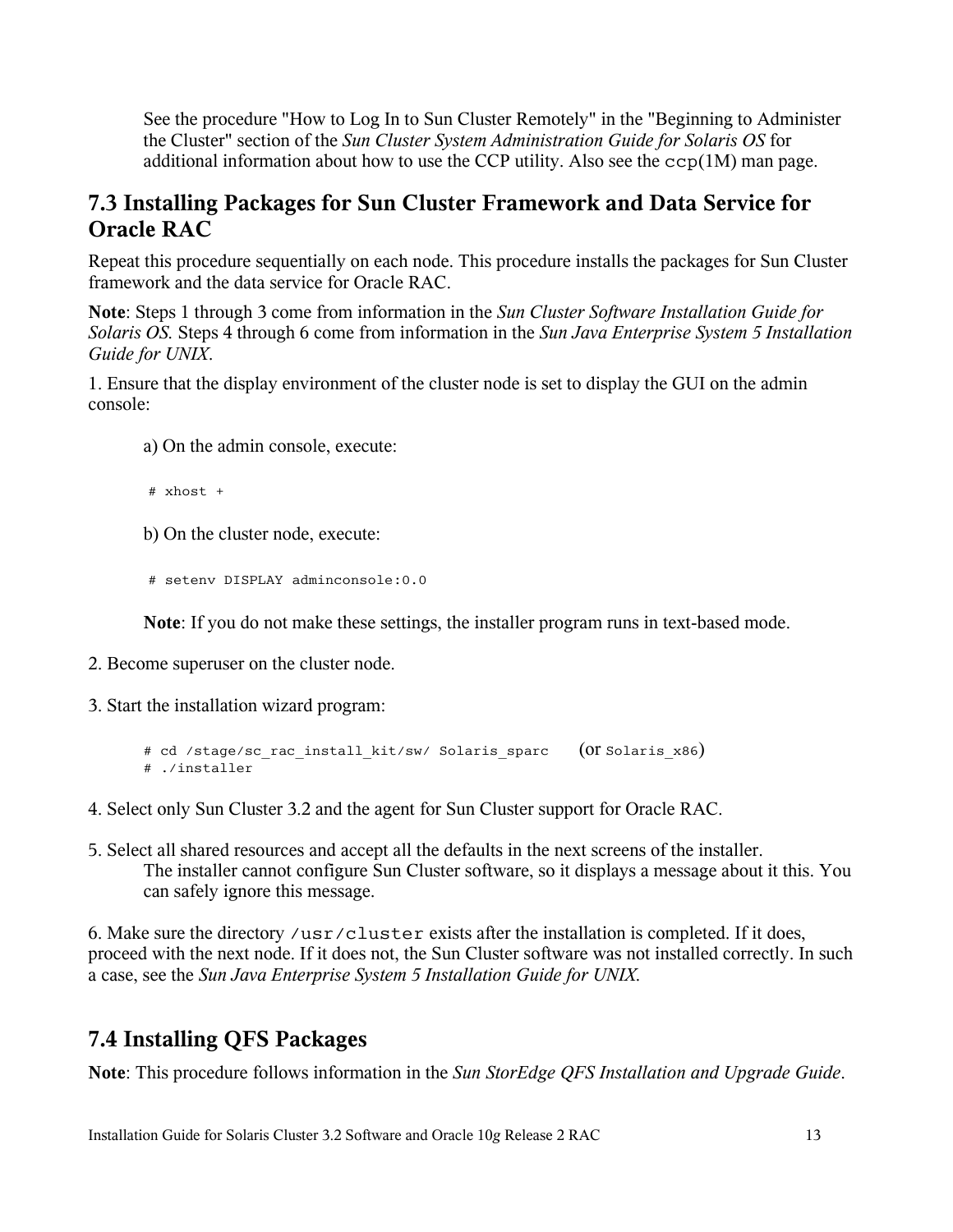- 1. Place the QFS 4.5 installation software in /stage/sc\_rac\_install\_kit/sw and untar it.
- 2. Become superuser in the first (or next) cluster node.
- 3. Change to the /stage/software\_kit/qfs-bits/2.10/ directory.
- 4. Use the pkgadd(1M) command to add the SUNWqfsr and SUNWqfsu packages.
	- # pkgadd -d . SUNWqfsr SUNWqfsu
- 5. Enter yes or y as the answer to each of the questions.
- 6. Repeat steps 2 through 5 for the next cluster node.

### **7.5 Creating a Cluster**

**Note**: This procedure follows information in the *Sun Cluster Software Installation Guide for Solaris OS* and the *Sun Cluster Data Service for Oracle RAC Guide for Solaris OS.*

1. Unplumb all the communication devices (NICs or IPoIB) that the Sun Cluster software will use for the private interface. For each device in each node use the command ifconfig *device-name* down unplumb, and ensure the following:

- Make sure that this is a dedicated subnet and that no network traffic is present.
- Make sure the IP address and netmask  $172.16.0.0/255.255.248.0$  do not conflict with the other networks in the lab. If they do, select another network that does not conflict.
- Make sure that no /etc/hostname.*dev-name* files exist for the communication devices that will be used by the Sun Cluster software for the private interface. The Sun Cluster software owns these devices and takes care of plumbing and configuring them.
- 2. Run /usr/cluster/bin/scinstall from the node you want to be named last (borac2). By running scinstall in borac2, you guarantee that borac2 will be recognized as node 2 in the cluster. This follows the same naming convention as the one used for the host names assigned to the nodes.
- 3. Select the option to create a new cluster.
- 4. Select a custom installation.

5. When asked for the other nodes, provide them in the reverse order to that which you want them named. The last one you provide become node 1 in the cluster.

6. Provide the name of the communication devices to use in each node for private interface, and provide the switch to which they are connected. (If there are only two nodes, a point-to-point connection can be used instead of a switch.) This information should be in the server information table you already filled out.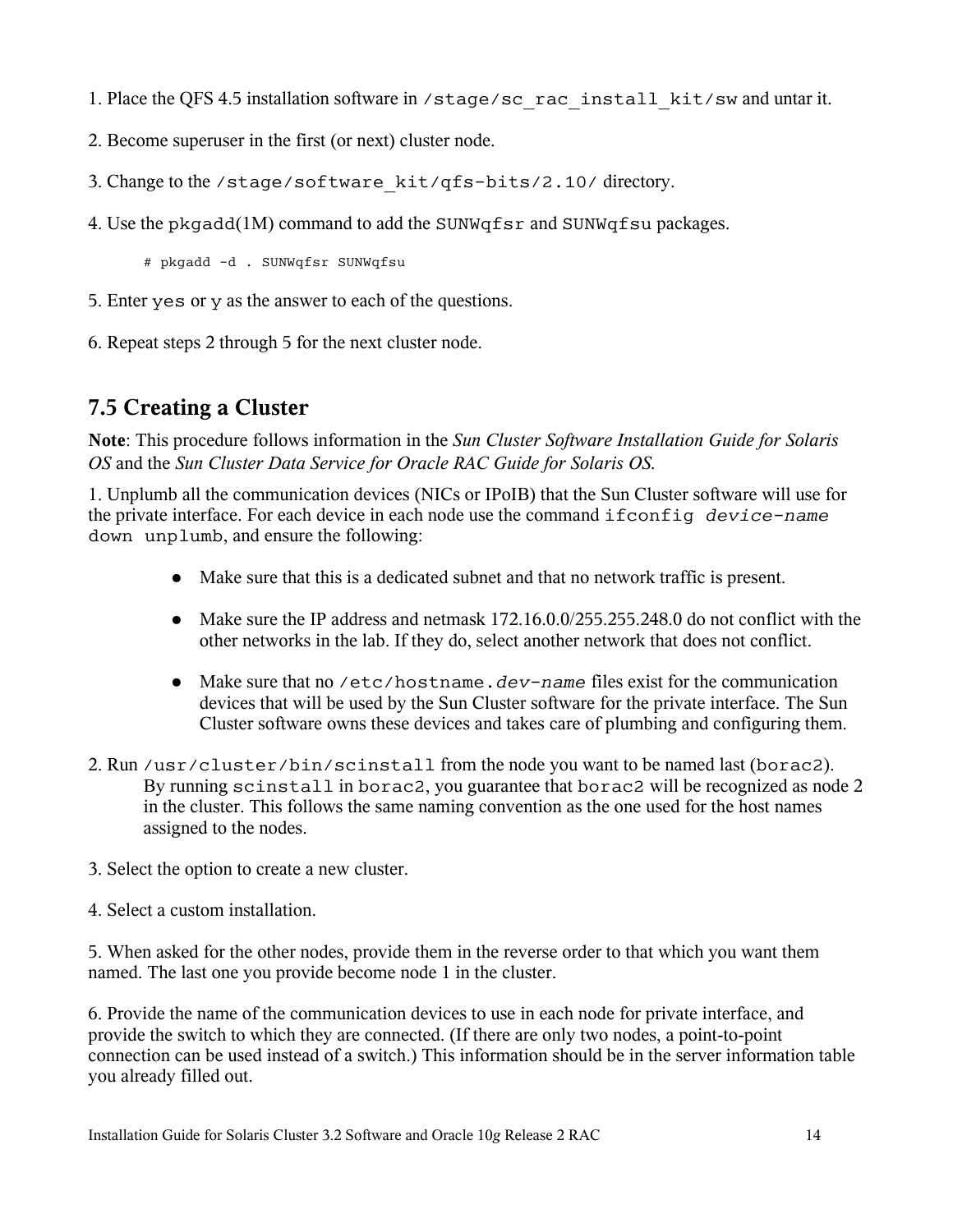7. Allow for automatic quorum selection.

8. Provide the installer with the name of the raw device representing the slice in the boot disk of each node where the global devices file system (/globaldevices) will be created. This information should be in the server information table you already filled out.

After a successful installation, all nodes reboot and join the cluster after they boot up.

9. Determine which device was selected for quorum device using the following command:

# /usr/cluster/bin/clquorum show

10. (Optional) Change the quorum device.

The device selected by the Sun Cluster software for quorum device can be used for any other purpose, since Sun Cluster software does not use any of its cylinders. If you want to move the quorum device to another shared device (maybe for RAS or performance reasons), use the following commands:

# /usr/cluster/bin/clquorum add *dx* (where *dx* is the global ID of new the device) # /usr/cluster/bin/clquorum remove *dx* (where *dx* is the global device reported by Sun Cluster software)

To find how shared storage maps to Sun Cluster global devices use the following command:

# /usr/cluster/bin/scdidadm -l

11. Verify the quorum list and status:

a) Run the following command, which should return a list with all the nodes and the quorum device in it:

```
# /usr/cluster/bin/clquorum list
d4borac2
borac1
```
b) Verify the status of the quorum device to make sure that the cluster has a working quorum setup, where each node has a vote and the quorum has a vote too.

```
# /usr/cluster/bin/clquorum status
== Cluster Quorum ==--- Quorum Votes Summary ---
         Needed Present Possible
 ------ ------- --------
 2 3 3
--- Quorum Votes by Node ---
Node Name Present Possible Status
--------- ------- -------- ------
borac2 1 1 1 Online
```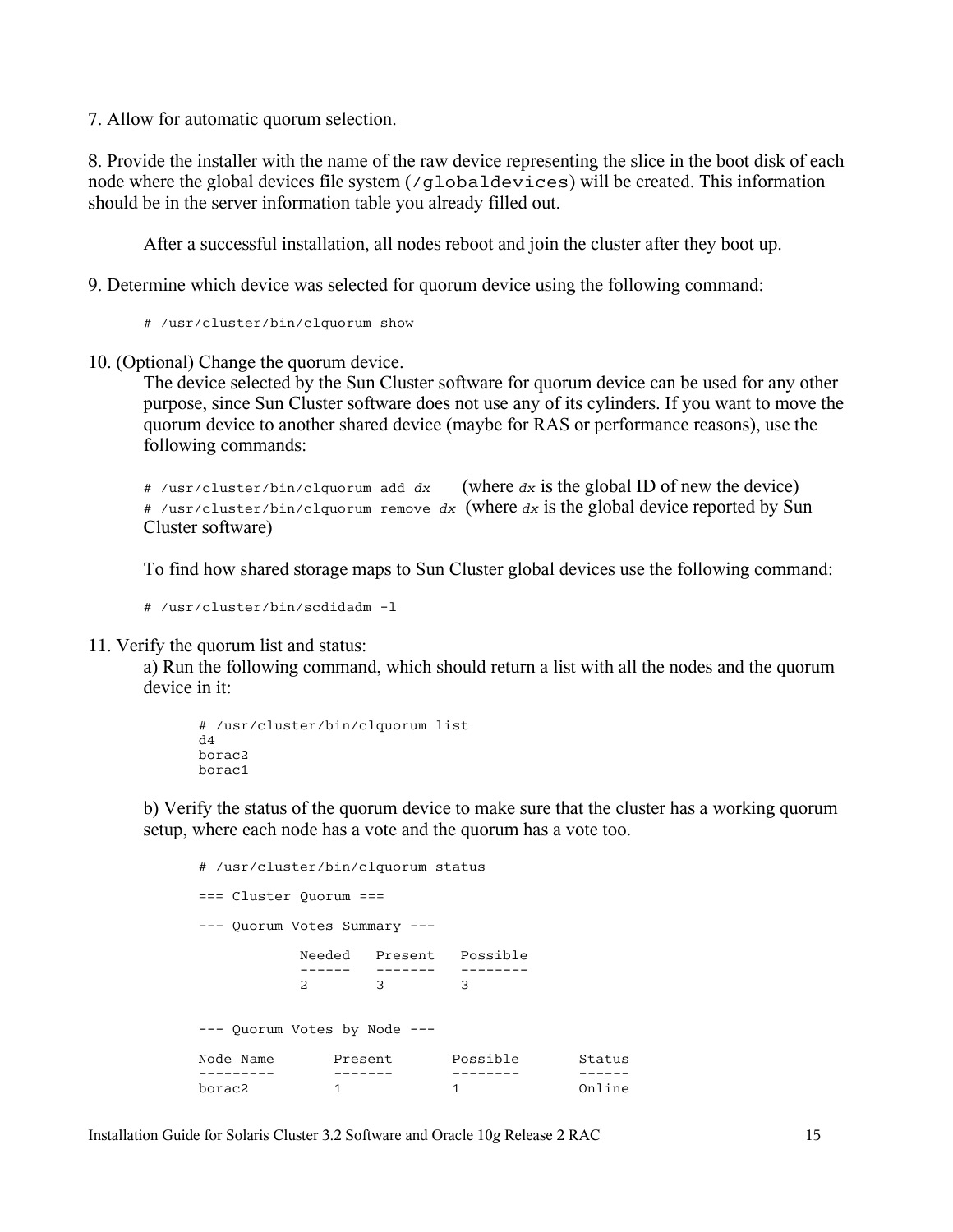| borac1      |                                |          | Online |
|-------------|--------------------------------|----------|--------|
|             |                                |          |        |
|             | --- Quorum Votes by Device --- |          |        |
| Device Name | Present                        | Possible | Status |
|             |                                |          |        |
| d4          |                                |          | Online |

12. To configure Network Time Protocol (NTP) to synchronize time among all cluster nodes, do the following on all nodes and then reboot them:

# cp /etc/inet/ntp.conf /etc/inet/ntp.conf.orig # cp /etc/inet/ntp.cluster /etc/inet/ntp.conf

13. Bypass Network Information Service (NIS) name service to allow proper operation of the data service for Oracle RAC.

On each node, modify the following entries in the /etc/nsswitch.conf file:

passwd: files nis [TRYAGAIN=0] group: files nis [TRYAGAIN=0] publickey: files nis [TRYAGAIN=0] project: files nis [TRYAGAIN=0]

#### **7.6 Preparing for Oracle UDLM Package Installation**

**Note**: If you are installing on an x86 based system, you can skip this section because there is no need for the UNIX Distributed Lock Manager (Oracle UDLM) package on the Solaris OS for x86 based systems.

Now that the cluster has been created and the data service for Oracle RAC is in place, the Oracle UDLM package needs to be installed. This package is the "connector" between Oracle RAC and the Sun Cluster software. There is one version of this package for Oracle 10.2.0.1 and another version for Oracle 10.2.0.2. Since the package for Oracle 10.2.0.2 is backwards compatible with the one for 10.2.0.1, you will install only the UDLM package for 10.2.0.2. The UDLM package is usually included in the Oracle tarball for Oracle Clusterware (formerly called CRS for "Cluster Ready Services"). Unfortunately, Oracle forgot to place it in the 10.2.0.2 version of Oracle Clusterware for SPARC, so they released a patch that contains it. The patch number is 5389391 and it contains the 3.3.4.9 UDLM (included in the installation kit).

1. Create the DBA group on all nodes.

# groupadd -g 120 dba

2. (Optional) Create /export/home on all nodes.

# mkdir /export/home

#### 3. Create the Oracle user on all nodes.

# useradd -u 5000 -g dba -d /export/home/oracle -m -s /bin/csh oracle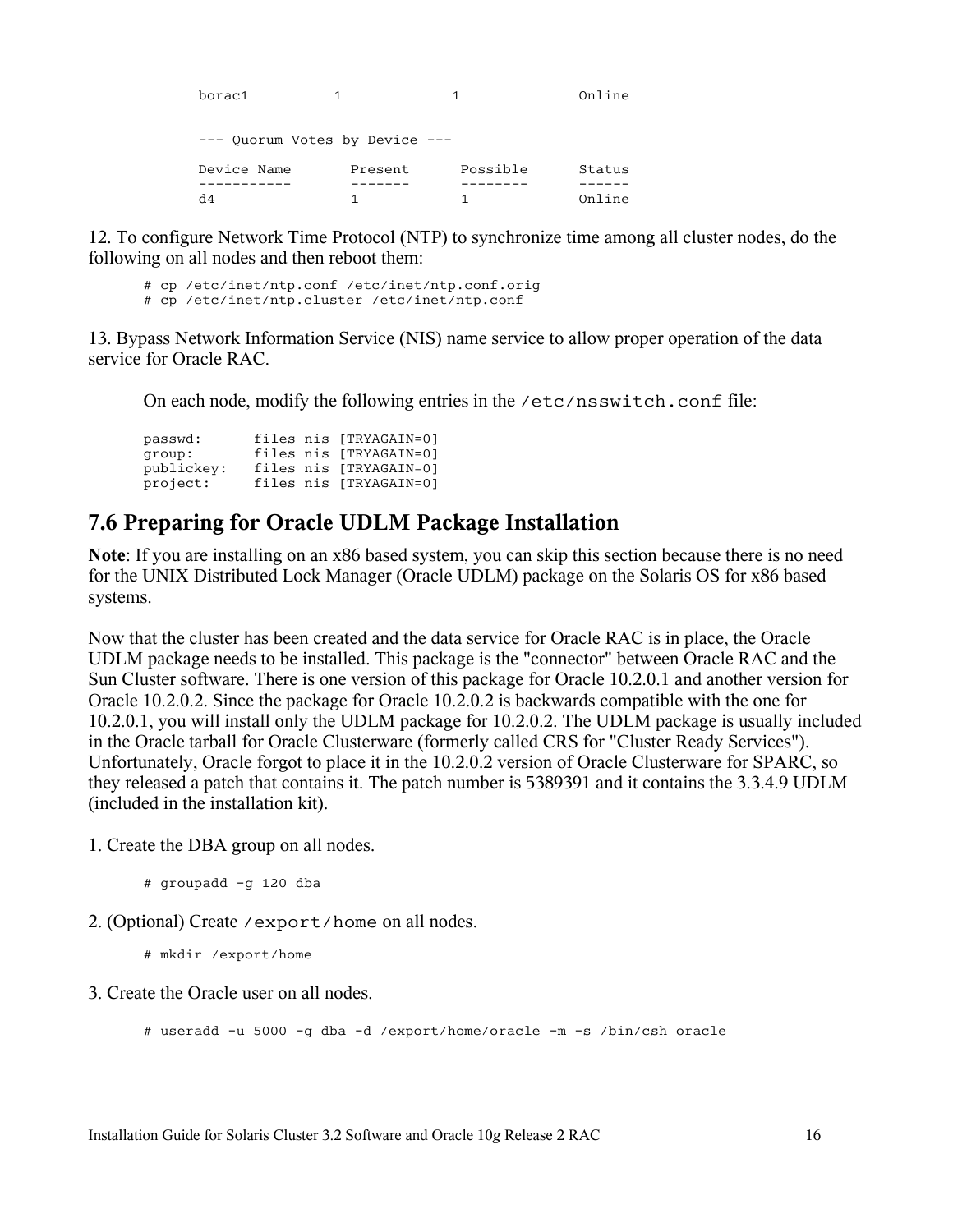4. Define a password for the Oracle account on all nodes.

```
# passwd oracle
```
5. Create /var/opt/oracle on all nodes.

```
# mkdir /var/opt/oracle
# chown oracle:dba /var/opt/oracle
```
6. Obtain the 3.3.4.9 UDLM package.

#### **7.7 Installing the UDLM Package**

**Note**: If you are installing on an x86 based system, you can skip this section because there is no need for the UDLM package on the Solaris OS for an x86 based system.

Perform the following procedure on each node, one at the time.

**Note**: This procedure follows information in the UDLM readme file.

```
1. Unpack the file p57117016_10202_SOLARIS64.zip into the
/stage/sc_rac_install_kit/sw directory.
```
2. Install the patch by adding the package as root:

```
 # cd /stage/sc_rac_install_kit/sw/
 # pkgadd -d . ORCLudlm
```
#### **7.8 Configuring RAC Framework and Solaris Volume Manager Resource**

The RAC framework and Solaris Volume Manager can be configured with command line interface (CLI) commands or with an interactive text menu using clsetup. This document uses CLI commands, but if you want to use the menu driven process, you can follow the directions in the *Sun Cluster Data Service for Oracle RAC Guide for Solaris OS*.

**Note**: This procedure follows information in the *Sun Cluster Data Service for Oracle RAC Guide for Solaris OS*.

1. Become superuser on any of the nodes.

2. Create a scalable resource group.

```
# clresourcegroup create -s my-rac-fmwk-rg
```
3. Register the SUNW.rac\_framework resource group.

```
# clresourcetype register SUNW.rac framework
```
4. Add an instance of the SUNW.rac framework resource type to the resource group just created.

# clresource create -g my-rac-fmwk-rg -t SUNW.rac\_framework my-rac-fmwk-rs

Installation Guide for Solaris Cluster 3.2 Software and Oracle 10*g* Release 2 RAC 17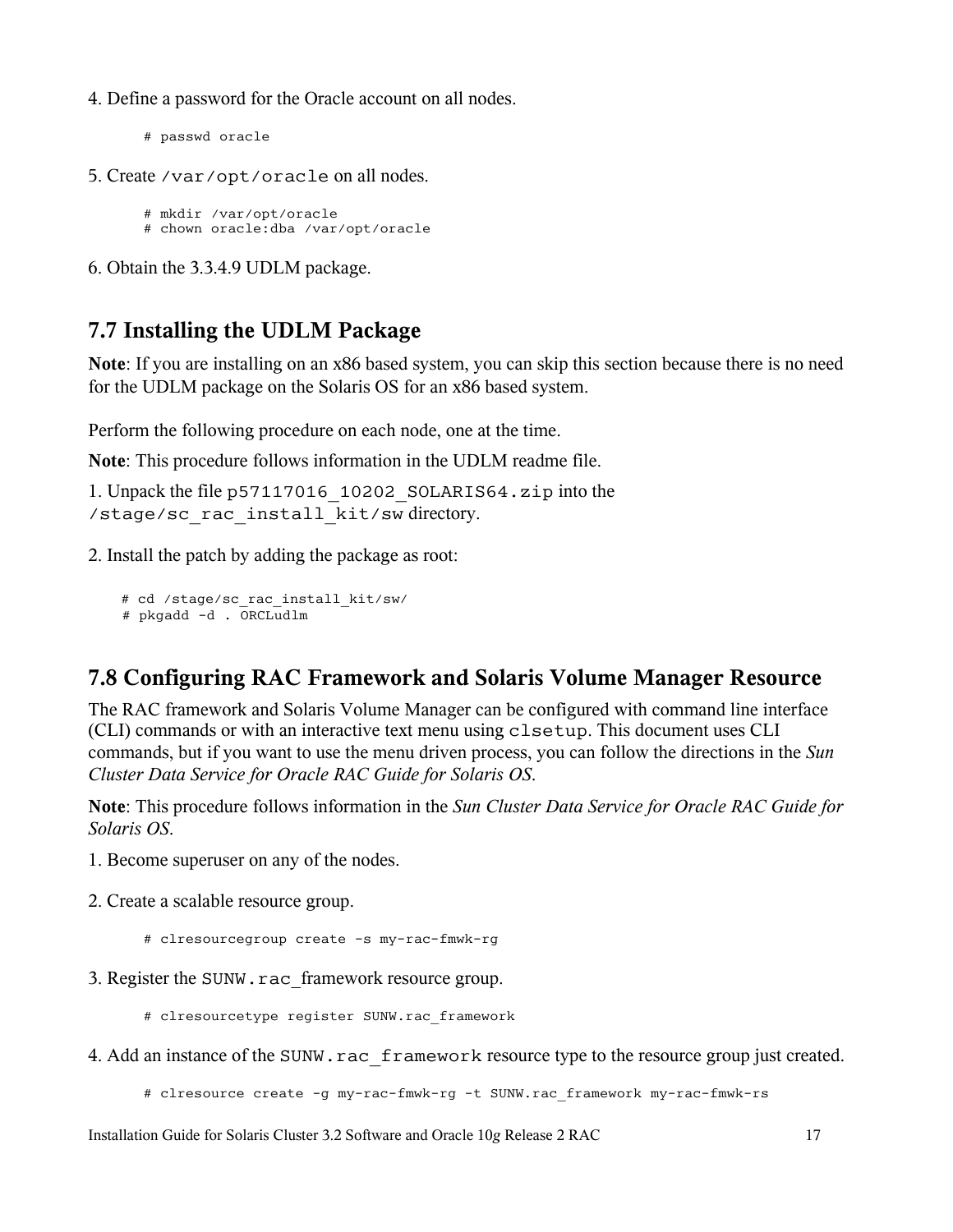5. Register the SUNW.rac\_udlm resource type.

```
# clresourcetype register SUNW.rac udlm
```
6. Add an instance of the SUNW.rac udlm resource type to the resource group just created.

```
# clresource create -g my-resource-group \
-t SUNW.rac_udlm \
-p resource dependencies=my-rac-fmwk-rs my-rac-udlm-rs
```
7. Register and add an instance of the resource type that represents the Solaris Volume Manager.

```
# clresourcetype register SUNW.rac svm
```
8. Add an instance of the SUNW, race sym resource type to the resource group just created.

```
# clresource create -g my-rac-fmwk-rg \
-t SUNW.rac_svm \
-p resource_dependencies=my-rac-fmwk-rs my-rac-svm-rs
```
9. Bring online and in a managed state the RAC framework resource group and its resources.

# clresourcegroup online emM my-rac-fmwk-rg

10. Verify that the resource group and the resources are online.

```
# /usr/cluster/bin/scstat -g
-- Resource Groups and Resources --
            Group Name Resources
             ---------- ---------
Resources: rac-framework-rg rac-framework-rs rac-udlm-rs rac-svm-rs
```
-- Resource Groups --

| Group Name | Node Name                                                        | State            | Suspended |
|------------|------------------------------------------------------------------|------------------|-----------|
|            |                                                                  | -----            |           |
|            | Group: rac-framework-rg borac2<br>Group: rac-framework-rg borac1 | Online<br>Online | Nο<br>Nο  |
|            |                                                                  |                  |           |

-- Resources --

| Resource Name                                                          | Node Name | State            | Status Message   |
|------------------------------------------------------------------------|-----------|------------------|------------------|
| Resource: rac-framework-rs borac2<br>Resource: rac-framework-rs borac1 |           | Online<br>Online | Online<br>Online |
| Resource: rac-udlm-rs                                                  | borac2    | Online           | Online           |
| Resource: rac-udlm-rs                                                  | borac1    | Online           | Online           |
| Resource: rac-sym-rs                                                   | borac2    | Online           | Online           |
| Resource: rac-sym-rs                                                   | borac1    | Online           | Online           |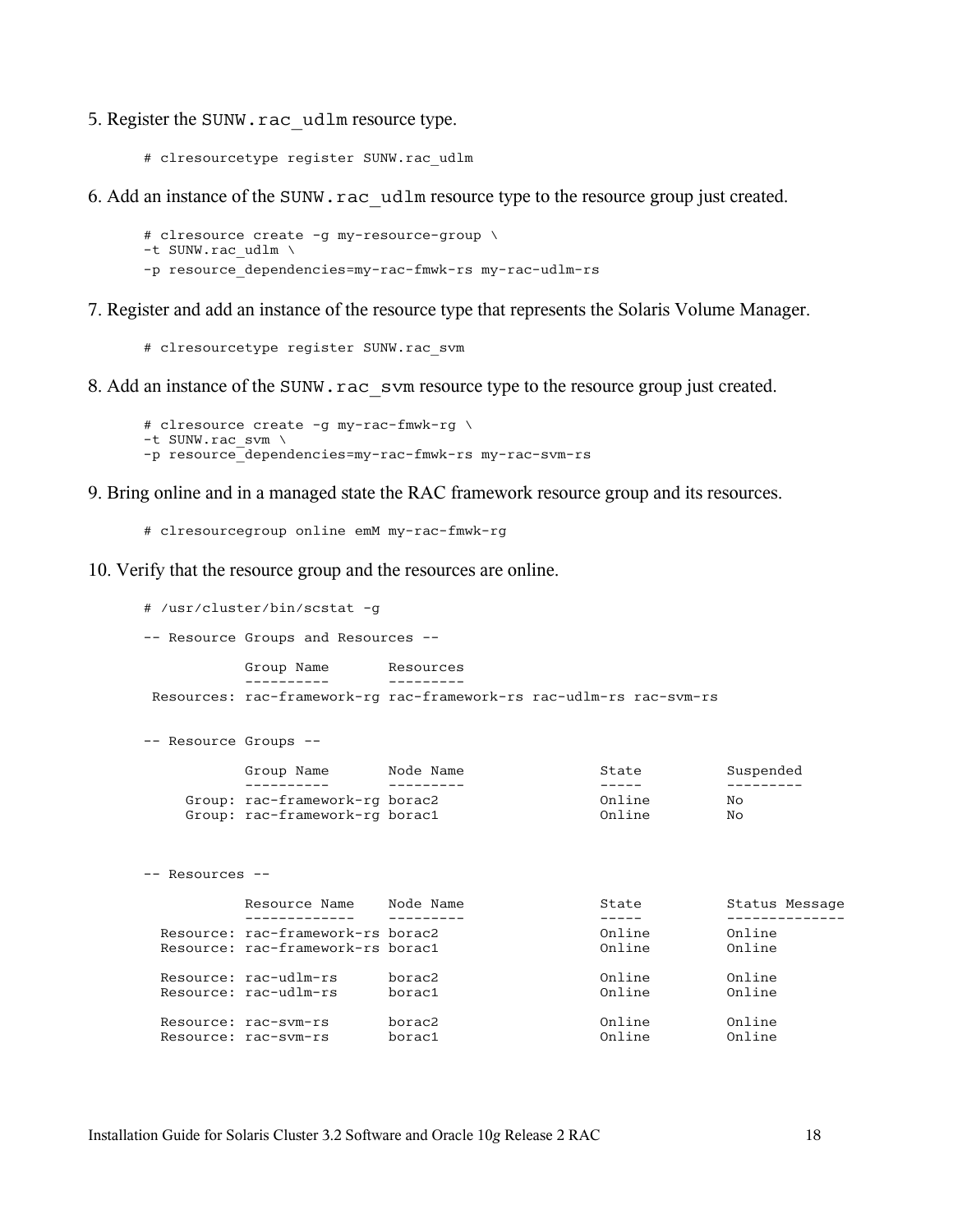#### **7.9 Configuring a Solaris Volume Manager Metaset and Metadevices**

**Note**: This procedure follows information in the *Sun Cluster Data Service for Oracle RAC Guide for Solaris OS*.

1. Create a multi-owner disk set (metaset) from one node.

Solaris Volume Manager allows the creation of metadevices. To use these metadevices for Oracle RAC, a metaset needs to be created first. You need to include all the nodes in the cluster in this command and the name you want to give to the metaset (racvm in this example). For the borac setup, the command is:

#metaset -s racvm -M -a -h borac1.acme.com borac2.acme.com

2. Add raw devices to the metaset.

You can now add raw devices in the shared storage to this metaset, and then create metadevices with them. Look at the server information table to identify the devices you want to use with Solaris Volume Manager. Use the global device ID (DID) instead of the raw device name since DIDs are invariant across the cluster. For example, borac1 presents the following global devices:

```
# /usr/cluster/bin/scdidadm -l
3 borac1:/dev/rdsk/c1t50020F2300002B39d1 /dev/did/rdsk/d3 
       4 borac1:/dev/rdsk/c1t50020F2300002B39d0 /dev/did/rdsk/d4 
5 borac1:/dev/rdsk/c0t1d0 /dev/did/rdsk/d5 
6 borac1:/dev/rdsk/c0t6d0 /dev/did/rdsk/d6
```
According to the storage information table in Appendix B, slice 4 of LUN2 can be used for Solaris Volume Manager. To add it to the metaset, you would do the following:

# metaset -s my rac vm -a /dev/did/dsk/d4s4

You can add as many raw devices in shared storage as needed, and using the metainit command, you can create metadevices with the raw devices in the metaset.

3. Verify the metaset.

To confirm that the metaset was correctly created and that it has all the raw devices you gave it, you can issue the metaset command. Here is the output for the borac setup:

```
# metaset
Multi-owner Set name = racvm, Set number = 1, Master = borac2
Host Owner Member
  borac2 multi-owner Yes
              multi-owner Yes
Driv Dbase
d4 Yes
```
The Solaris Volume Manager metaset is automatically registered with the Sun Cluster software. See *Sun Cluster Data Service for Oracle RAC Guide for Solaris OS* for details.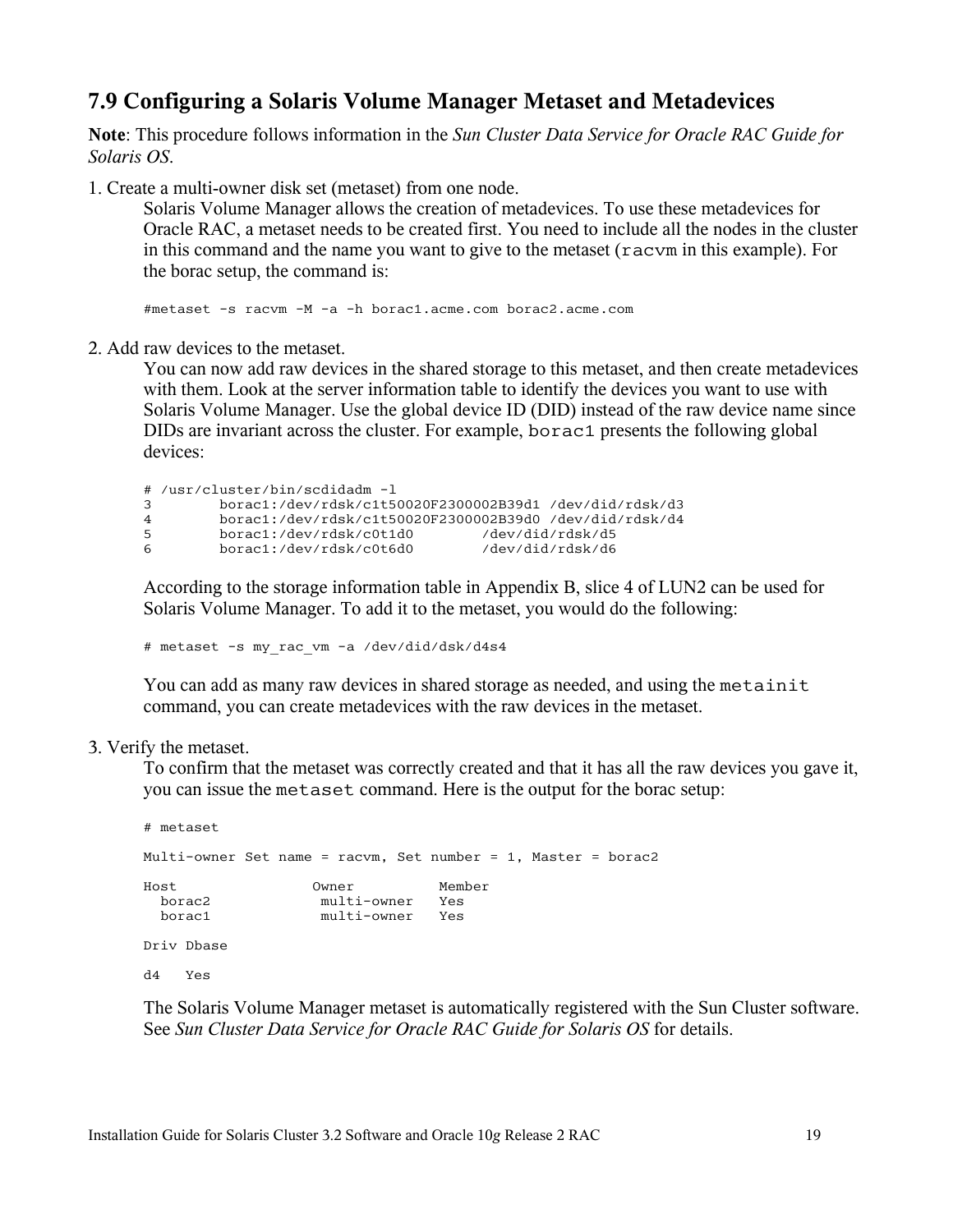| # $s$ cstat $-D$<br>-- Device Group Servers -- |                            |                |                     |
|------------------------------------------------|----------------------------|----------------|---------------------|
|                                                | Device Group<br>---------- | Primary        | Secondary<br>------ |
| -- Device Group Status --                      |                            |                |                     |
|                                                | Device Group               | Status         |                     |
| -- Multi-owner Device Groups --                |                            |                |                     |
|                                                | Device Group               | Online Status  |                     |
| Multi-owner device group:                      | racvm                      | borac1, borac2 |                     |

### **7.10 Configuring QFS**

QFS is a generic cluster file system that can hold any kind of files. You can install the Oracle home in it if you like, use it only for database files, or store any other kind of information in it. To configure QFS, follow these steps:

1. Create on all nodes, a directory where you can mount the cluster file system.

# mkdir -p /db\_qfs/Data

2. Ensure the directory is mounted after a reboot by adding these lines to /etc/vfstab on all nodes.

|      |     | # RAC on perf shared QFS |       |                          |    |                 |
|------|-----|--------------------------|-------|--------------------------|----|-----------------|
|      |     |                          |       |                          |    |                 |
| Data | $-$ | /db qfs/Data             | samfs | $\overline{\phantom{0}}$ | no | shared, notrace |

3. Create /etc/opt/SUNWsamfs/mcf on all nodes.

Here is a brief explanation of what the entries in this file mean:

-**ma:** Represents the cluster file system name. You need only one line with ma and the name (Data in this example).

-**mm:** Represents the device or devices for storing QFS metadata. You need at least one but you should have more for redundancy. Use the DID provided by the Sun Cluster software.

-**mr:** Represents devices where you want QFS to store data. You should give QFS all the devices you want it to use for data storage (look at the storage information table to identify the devices for QFS). QFS puts all these devices in a pool and stripes them to create the cluster file system on top. Here is an example of the mcf file for the borac setup:

| # hostname                    |     |    |      |    |        |
|-------------------------------|-----|----|------|----|--------|
| borac1                        |     |    |      |    |        |
| # more /etc/opt/SUNWsamfs/mcf |     |    |      |    |        |
| Data                          |     | ma | Data | on | shared |
| /dev/did/dsk/d3s0             | 20  | mm | Data | on |        |
| /dev/did/dsk/d3s3             | 2.1 | mr | Data | on |        |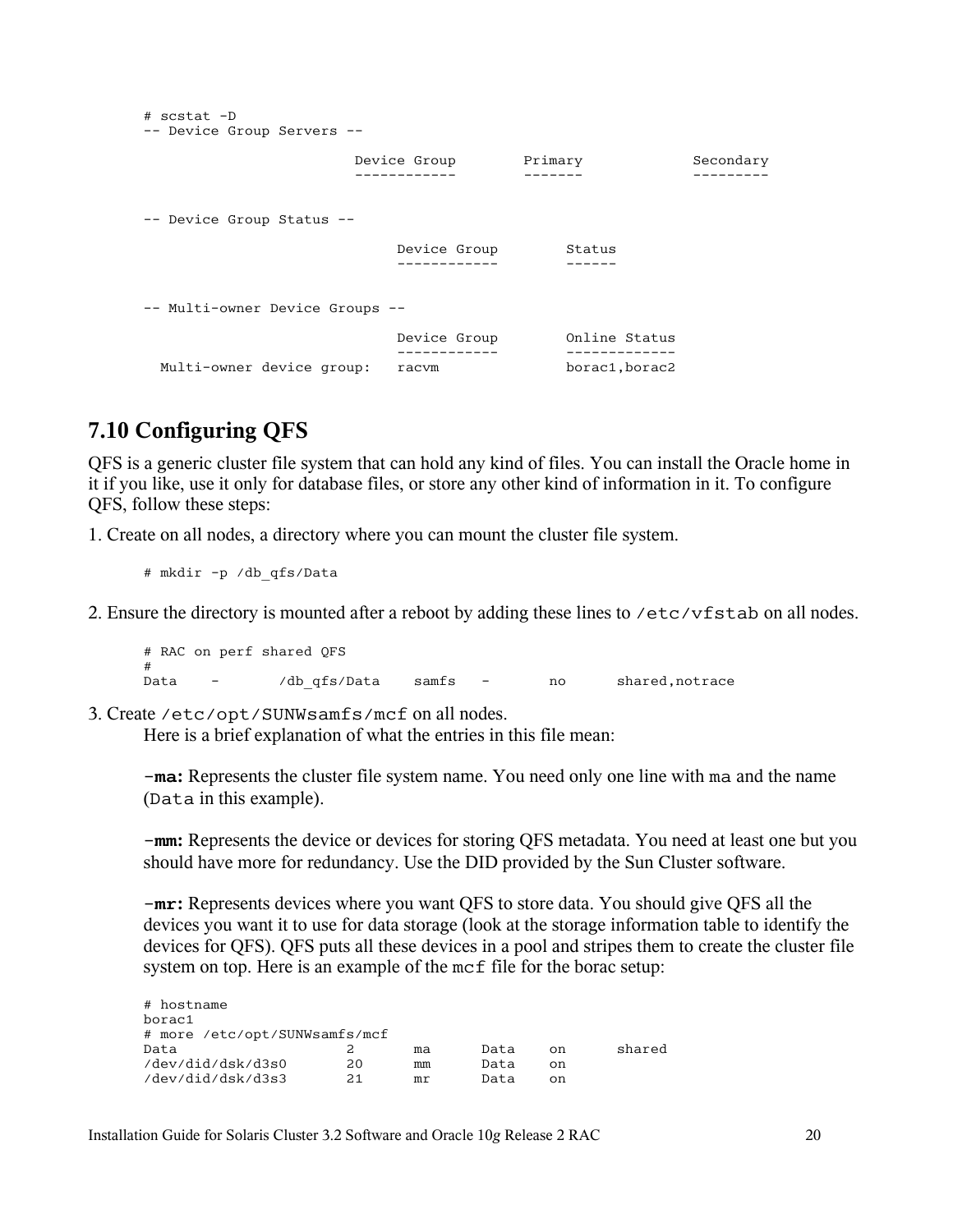| # hostname                    |    |    |      |    |        |
|-------------------------------|----|----|------|----|--------|
| borac2                        |    |    |      |    |        |
| # more /etc/opt/SUNWsamfs/mcf |    |    |      |    |        |
| Data                          |    | ma | Data | on | shared |
| /dev/did/dsk/d3s0             | 20 | mm | Data | on |        |
| /dev/did/dsk/d3s3             | 21 | mr | Data | on |        |

4. Create /etc/opt/SUNWsamfs/hosts.Data on all nodes.

In this file, you define which node is the QFS server and which nodes are backups (all the rest). Usually Node1 is defined as the manager and the rest as backups.

```
# hostname
borac1
# more /etc/opt/SUNWsamfs/hosts.Data
borac1 clusternode2-priv 1 0 server
borac2 clusternode1-priv 1 0
# hostname
borac2
# more /etc/opt/SUNWsamfs/hosts.Data
borac1 clusternode2-priv 1 0 server
borac2 clusternode1-priv 1 0
```
Notice that the host name needs to be mapped to the Sun Cluster node name. In the borac setup, the nodes names did not map in the same order (they were not presented in the correct order during scinstall). It is for that reason that borac1 maps to clusternode2-priv instead of to clusternode1-priv. If you want to be sure you are mapping them correctly, you can find the Sun Cluster ID for any node by looking at the file /etc/cluster/nodeid.

```
# hostname
borac2
# more /etc/cluster/nodeid
1
```
5. Create /etc/opt/SUNWsamfs/samfs.cmd on all nodes.

Here is the file used in the borac setup. Copy this file onto all your nodes.

```
# hostname
borac2
# more /etc/opt/SUNWsamfs/samfs.cmd
stripe=1
sync_meta=1
m<sub>h</sub> write
qwrite
forcedirectio
nstreams=1024
notrace
rdlease=300
wrlease=300
aplease=300
```
6. Create the file system on the node you defined as server in Step 4 (borac1 in this setup).

```
# /opt/SUNWsamfs/sbin/sammkfs -S -a 64 Data
```

```
# mount /db_qfs/Data
```

```
# chown oracle:dba /db_qfs/Data
```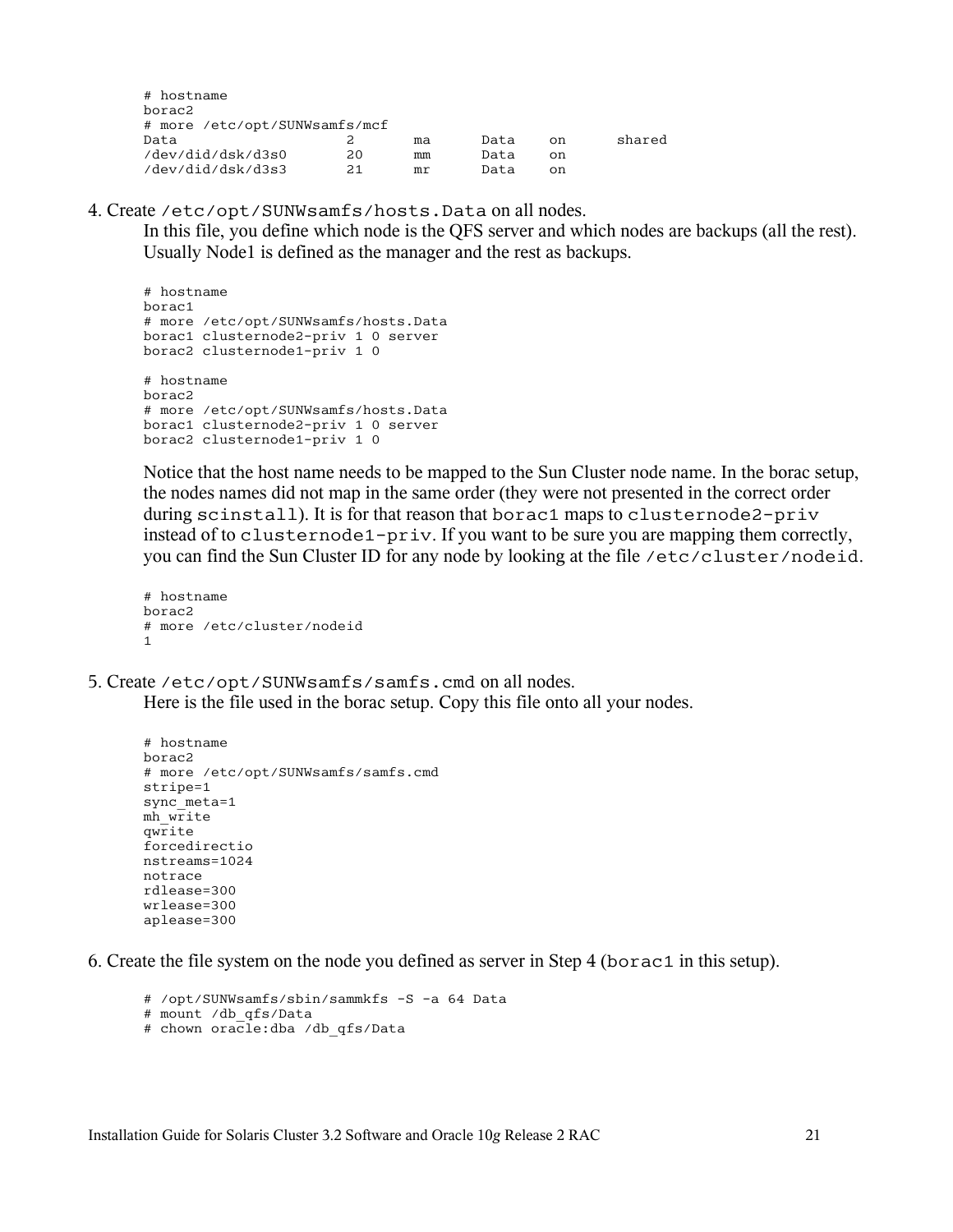7. Mount the file system on all other nodes:

```
# mount /db_qfs/Data
```
8. In all nodes, check the file system:

```
# hostname
borac2
# df -k | grep Data
Data 212324352 2688192 209636160 2% /db_qfs/Data
```
9. Create the QFS metadata server (MDS) resource group for high availability. From node 1 do:

```
# clresourcetype register SUNW.qfs
# clresourcegroup create -p nodelist=pwitch1,pwitch2 Data-rg
# clresource create -t SUNW.qfs -g Data-rg -p QFSFileSystem=/db_qfs/Data
# clresourcegroup online -emM Data-rg
```
At this point the cluster resource group configuration looks like this:

|                                 | # /usr/cluster/bin/scstat -q                                           |                                                                                |                   |                  |
|---------------------------------|------------------------------------------------------------------------|--------------------------------------------------------------------------------|-------------------|------------------|
|                                 | -- Resource Groups and Resources --                                    |                                                                                |                   |                  |
|                                 | Group Name                                                             | Resources                                                                      |                   |                  |
| Resources: Data-rg              |                                                                        | Resources: rac-framework-rg rac-framework-rs rac-udlm-rs rac-svm-rs<br>Data-rs |                   |                  |
| -- Resource Groups --           |                                                                        |                                                                                |                   |                  |
|                                 | Group Name                                                             | Node Name                                                                      | State<br>-----    | Suspended        |
|                                 | Group: rac-framework-rg borac2<br>Group: rac-framework-rg borac1       |                                                                                | Online<br>Online  | No<br>Nο         |
|                                 | Group: Data-rg<br>Group: Data-rg                                       | borac1<br>borac2                                                               | Online<br>Offline | No<br>No         |
| -- Resources --                 |                                                                        |                                                                                |                   |                  |
|                                 | Resource Name                                                          | Node Name                                                                      | State             | Status Message   |
|                                 | Resource: rac-framework-rs borac2<br>Resource: rac-framework-rs borac1 |                                                                                | Online<br>Online  | Online<br>Online |
|                                 | Resource: rac-udlm-rs<br>Resource: rac-udlm-rs                         | borac2<br>borac1                                                               | Online<br>Online  | Online<br>Online |
|                                 | Resource: rac-sym-rs<br>Resource: rac-svm-rs                           | borac2<br>borac1                                                               | Online<br>Online  | Online<br>Online |
| Resource: Data-rs<br>is online. |                                                                        | borac1                                                                         | Online            | Online - Service |
| Resource: Data-rs               |                                                                        | borac2                                                                         | Offline           | Offline          |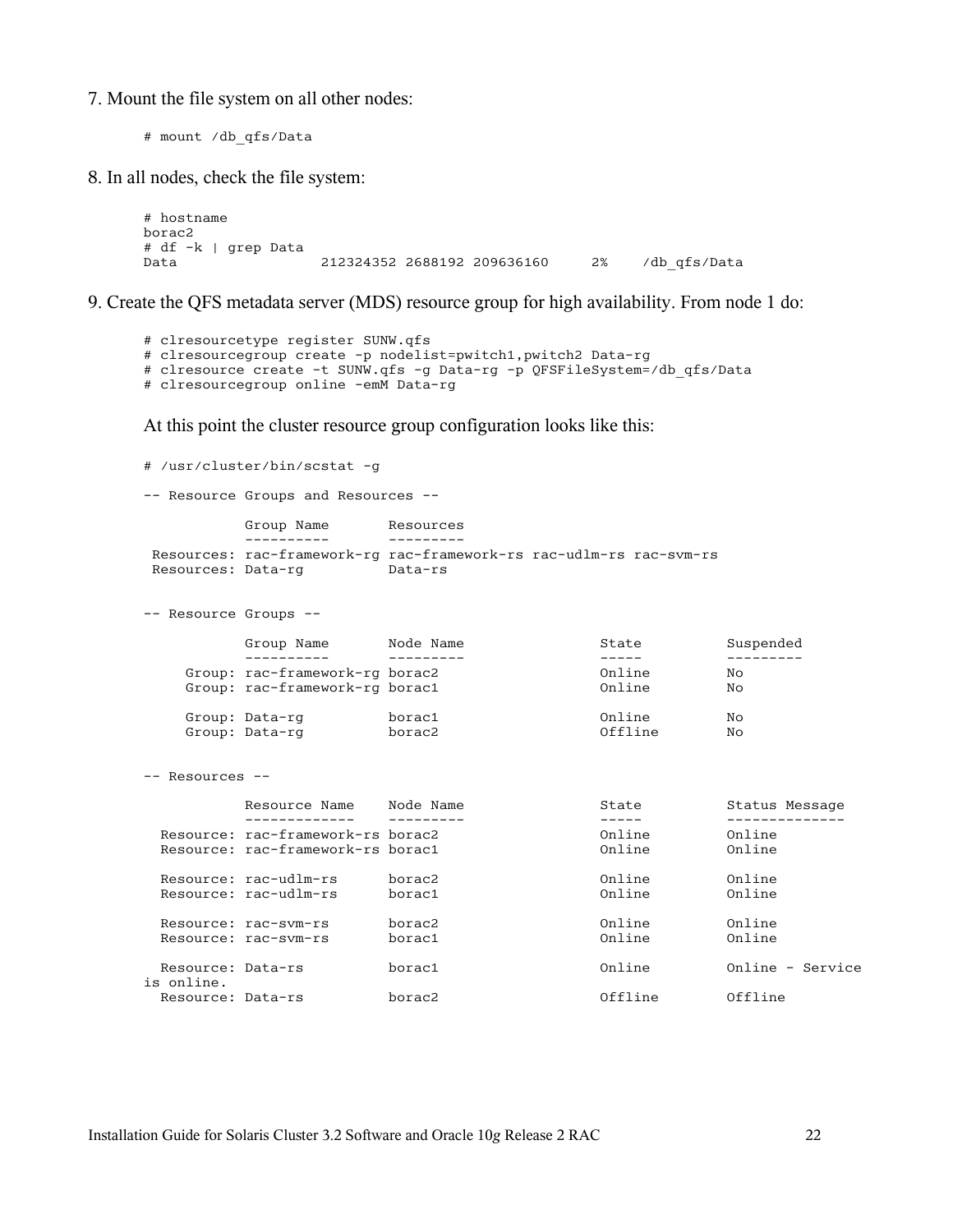10. (Optional) Configure OCR and voting in QFS.

If you plan to place the Oracle OCR and voting devices inside the QFS file system, follow this example on one of the nodes:

# mkdir /db\_qfs/Data/crs\_files # mkdir /db $qfs/Data/db$  files # cd /db  $qfs/Data/crs$  files # dd if=/dev/zero of=ocr bs=1024k count=120 # dd if=/dev/zero of=voting bs=1024k count=120 # chown -R oracle:dba voting # chown -R root:dba ocr # chmod -R 660 voting # chmod -R 640 ocr

### **8 Preparing for Oracle RAC Installation**

This section describes how to prepare a system for Oracle RAC installation with Oracle Clusterware (formerly called CRS for "Cluster Ready Services"). If other clusterware is being used, please follow the specific documentation for that product. Before proceeding with the installation steps make sure that the following hardware requirements are satisfied.

Unless otherwise stated, all the commands described here must be executed as root.

1. Clean up OCR and voting devices.

If you are not placing the OCR and voting devices in the QFS file system, do the following in the raw devices that will be used for this purpose:

- # dd if=/dev/zero of=*ocr\_dev* bs=1024k count=120 # dd if=/dev/zero of=*voting-dev* bs=1024k count=120 # chown -R oracle:dba *voting-dev* # chown -R root:dba *ocr-dev* # chmod -R 660 *voting-dev* # chmod -R 640 *ocr-dev*
- 2. Allow Oracle users to use rsh on all systems.

Execute this command as Oracle user on all the servers that will be part of the RAC cluster.

# echo "+ oracle" > /export/home/oracle/.rhosts

3. Confirm that you can use rsh as Oracle.

For all nodes, execute the following command as Oracle user against all other nodes and confirm that there are no problems reported:

# rsh *other-node* hostname

### **9 Installing Oracle Clusterware (CRS)**

1. Obtain the Oracle Clusterware tarball (for x86/x64 or SPARC systems) and place it in /stage/crs.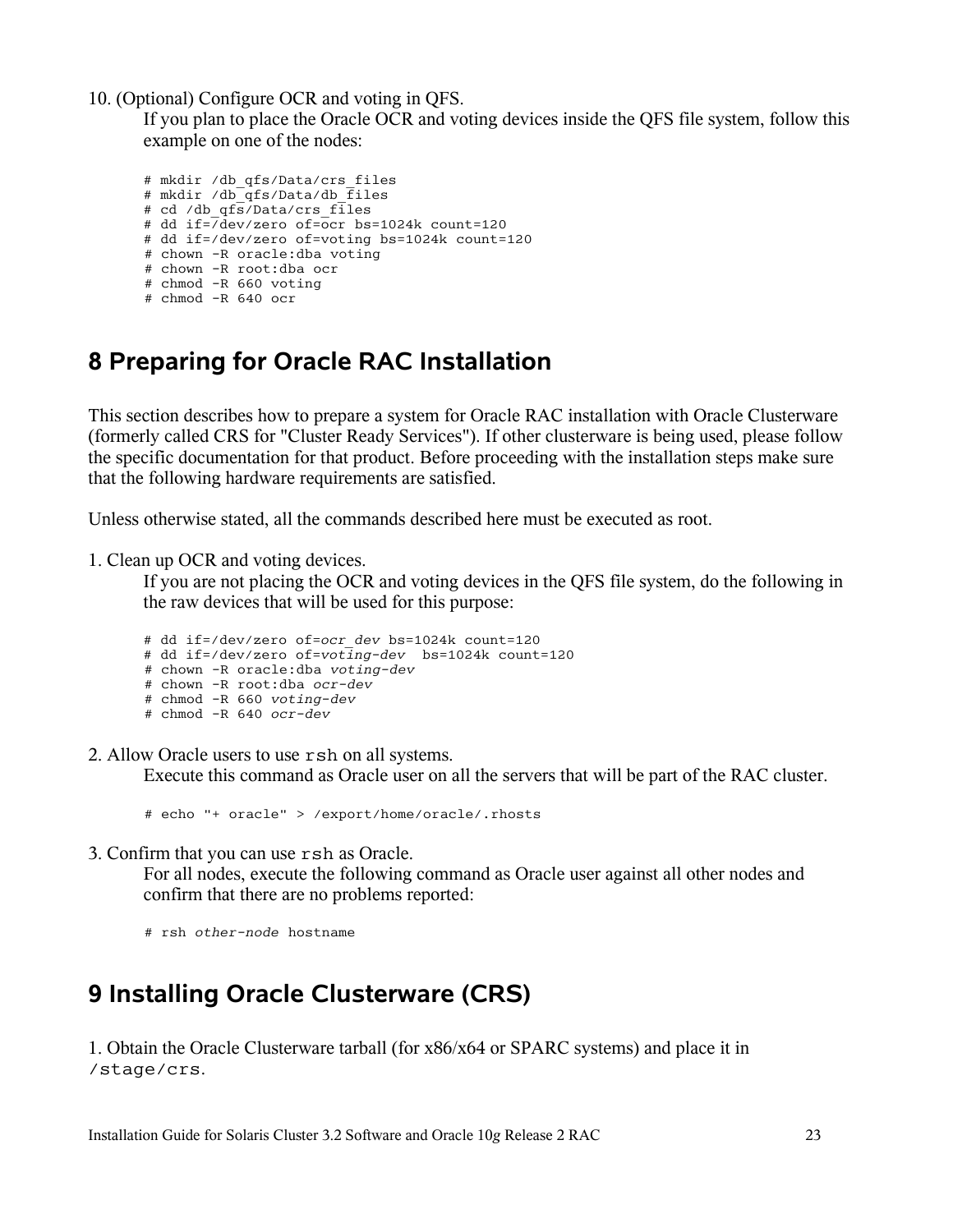- 2. For x86/x64 systems, run the rootpre.sh script as root on each node:
	- # /stage/crs/rootpre/rootpre.sh
- 2. Run the following command.
	- # su oracle
- 3. Change to the /stage/crs/ directory.
- 4. Set the display to the system where you want to display the installer GUI.
- 5. Run the installer.
	- # ./runInstaller

For x86/64 systems, the installer prompts you for confirmation that the rootpre script has been executed. Answer yes.

6. Accept the path for the inventory directory and the group (dba), and click Next.

7. Set the name to crs and the path to /export/home/oracle/crs, and click Next.

8. See if there are any failures, and then click Next.

9. Verify that public, virtual, and private names resolve in /etc/hosts, NIS, or Sun Cluster database, and then click Next.

10. Set the public IP/device to public. Set the private IP/device to private. Select clprivnet0 device for private and leave the ones used by the Sun Cluster software as "do not use."

11. Set OCR to the device selected in the storage table using the DID identifier (or the QFS file). Use external redundancy if possible.

12. Set voting to the device selected in the storage table using the DID identifier (or the QFS file). Use external redundancy of possible.

13. Click Install.

14. Run scripts as root in the order and on the nodes indicated.

15. If VIP fails while running scripts on the last node (known bug), do the following:

a) Set the DISPLAY variable appropriately.

b) Execute # /export/home/oracle/crs/bin/vipca*.*

c) Fill in again the VIP information, and vipca creates and starts the VIP, GSD (global services daemon), and ONS (Oracle name server) resources under Oracle Clusterware.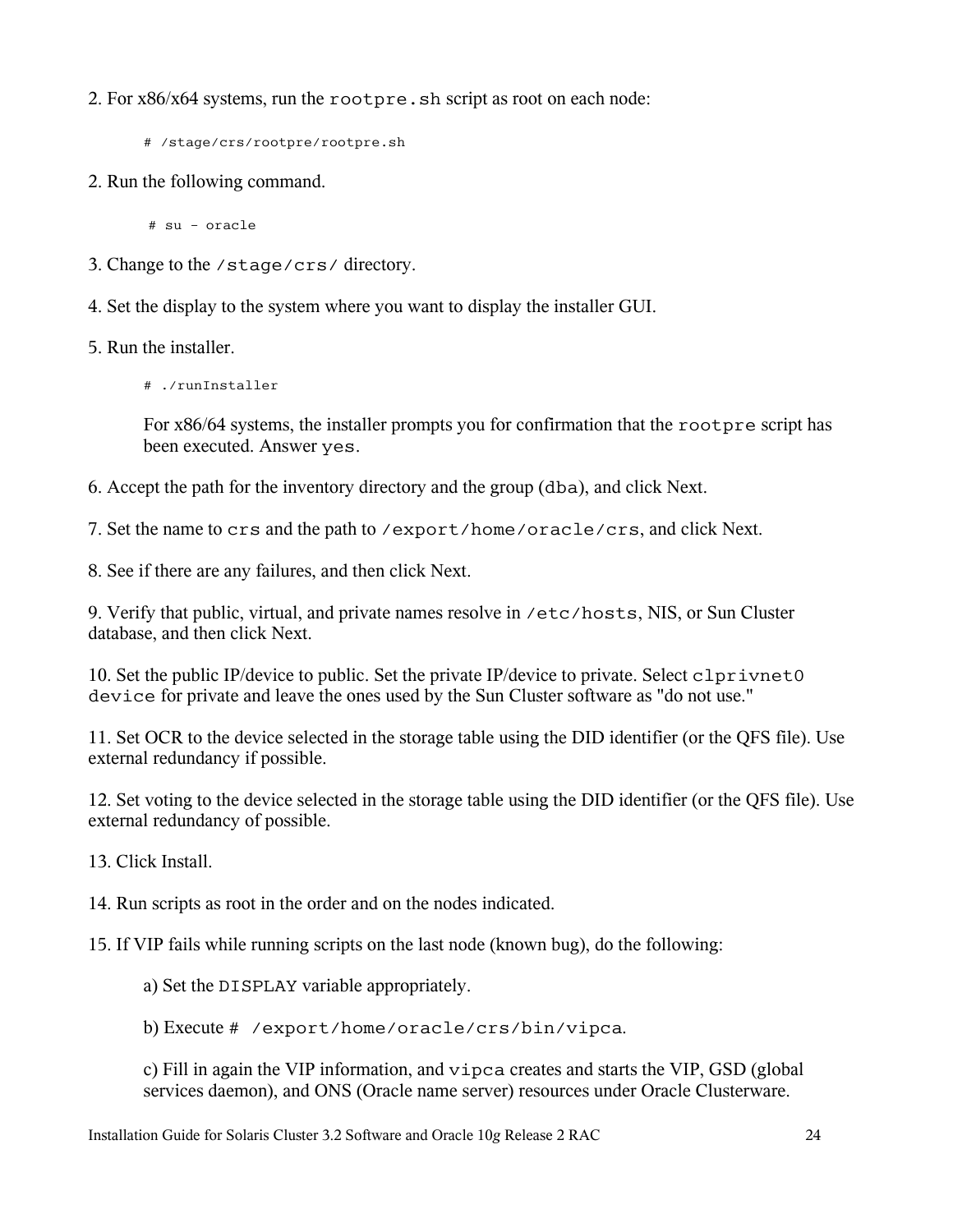16. Deal with the GDS bug.

There is an Oracle bug related to the Sun Cluster software that manifests itself as the GDS resource not coming up. This resource is no longer needed in Oracle 10g, so it can be disabled. To avoid problems do the following:

a) With 10.2.0.1 running, unregister the GSD resources.

b) Change to the \$CRS\_HOME/bin directory.

c) Execute # ./crs stat | grep NAME. This command gives you the name of the resources. For the borac setup, this is the output:

```
# hostname
borac1
# ./crs stat | grep NAME
NAME=ora.TST.TST1.inst
NAME=ora.TST.TST2.inst
NAME=ora.TST.db
NAME=ora.borac1.LISTENER_BORAC1.lsnr
NAME=ora.borac1.gsd
NAME=ora.borac1.ons
NAME=ora.borac1.vip
NAME=ora.borac2.LISTENER_BORAC2.lsnr
NAME=ora.borac2.gsd
NAME=ora.borac2.ons
NAME=ora.borac2.vip
d) As root on one node, execute # csrs_stop gsd-resource-name for each of the
GSD resources presented before. There should be one for each node.
```
e) As root on one node, execute # crs\_unregister *gsd-resource-name* for each of the GSD resources presented before.

f) Reboot all the nodes. This step is necessary to make sure that the UDLM instance is running without the GSD processes impacting it.

### **10 Installing the Oracle RDBMS Server**

1. Obtain the Oracle database 10.2.0.1.

2. Create the directory /stage/10gdb on the database server and place the database installation software there.

3. Change to the /stage/10gdb directory and unpackage the tarball.

4. Run the following command:

# su – oracle

5. Change to the /stage/10gdb directory.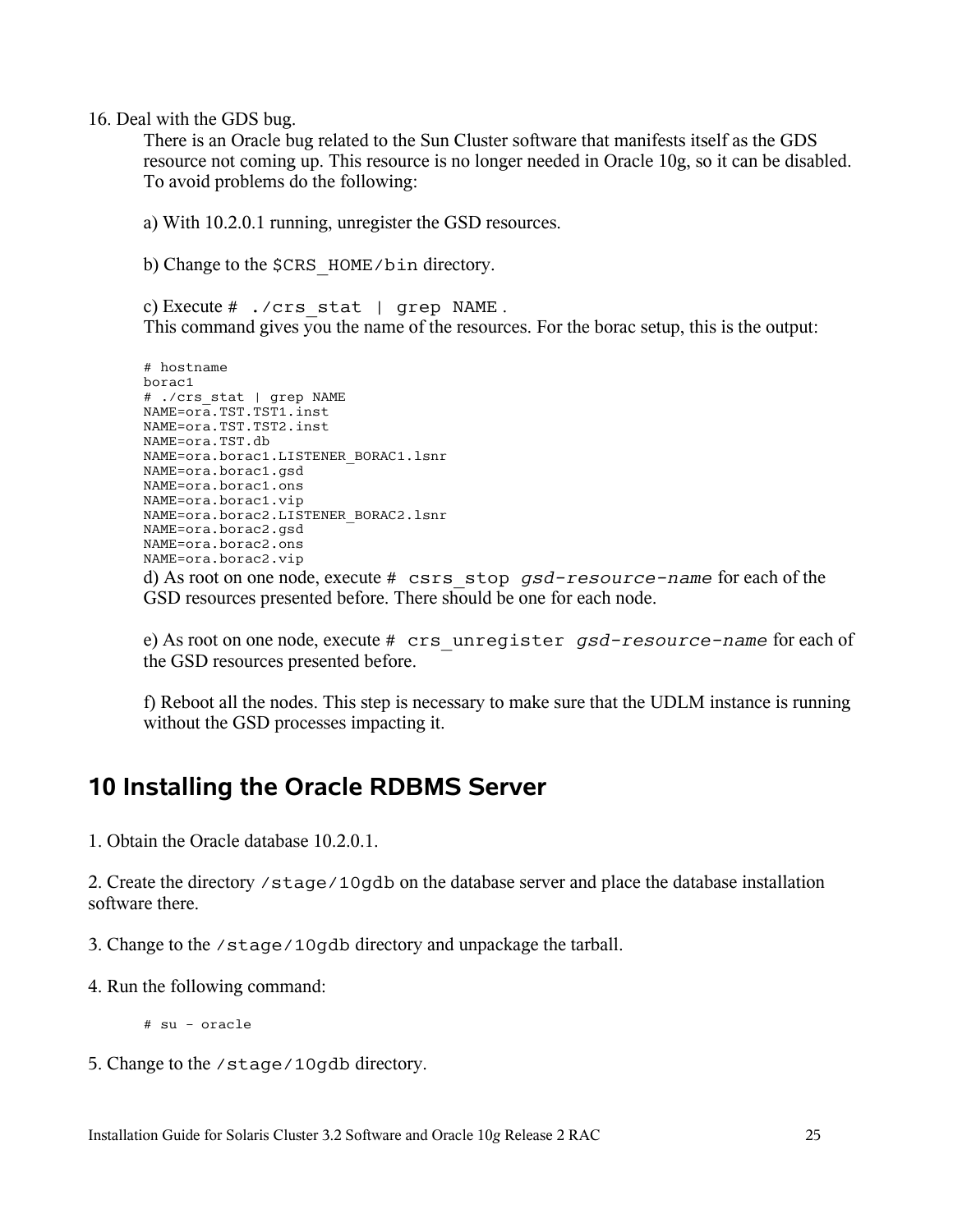6. Set the display to the system where you want to display the installer GUI.

7. Run the installer with the following command:

# ./runInstaller

8. Select Enterprise Edition, and click Next.

9. Define Oracle home as /export/home/oracle/db. Clear the check box for "create starter database," and click Next.

10. Select all nodes, and click Next.

11. Leave the inventory in /export/home/oracle/oraInventory and leave the operating system group name as dba. Click Next.

12. Disregard the failure for nonexec user stack=1. If there are no other warnings, click Next and click Yes in the warning popup dialog.

13. Select the option "install database software only" and click Next.

14. Click Install and wait until the installation finishes.

15. As root, execute the two commands presented by the installer, and click OK.

16. Exit the installer.

17. Now it is necessary to install the patchset 2. Obtain the tarball for this patchset. For x86/64 systems, get Oracle 10.2.0.2 Database Patchset. For SPARC systems, get Oracle 10.2.0.2 Patchset.

18. Create the directory /stage/ps2 and place the tarball in it.

19. Unpackage the tarball.

20. Run the following command:

# su – oracle

21. Set the display to the system where you want to display the installer GUI.

22. Change to the /stage/ps2/Disk1 directory.

23. Install the patch on CRS home first, and then install it again on database home.

24. Execute the following command.

# ./runInstaller

25. Click Next.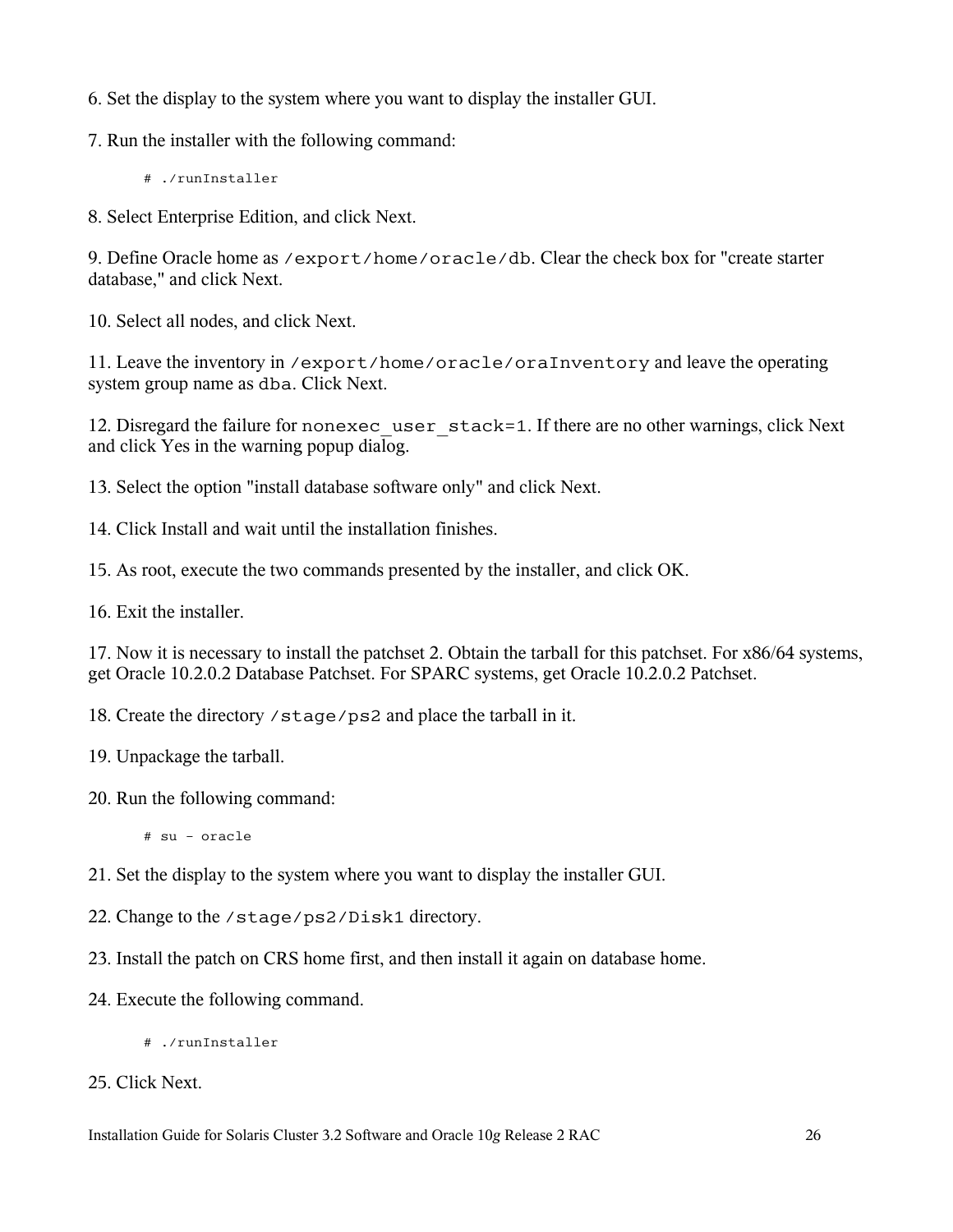26. Select CRS or db for the database (first install on Oracle Clusterware and then on database).

27. Click Install.

28. Repeat installation of patch 10.2.0.2 on database home.

29. As Oracle user, add the following entries to the file /export/home/oracle/.cshrc.

setenv ORACLE\_BASE \$HOME setenv ORACLE HOME \$ORACLE BASE/db setenv CRS HOME \$ORACLE BASE/crs (if RAC present)  $setenv$  PATH \$ORACLE HOME/bin: \$PATH setenv LD LIBRARY PATH \$ORACLE HOME/lib setenv ORACLE SID<sup>-SID</sup> for your<sup>-</sup>database

30. (SPARC only) Install patch 5117016 after patch 10.2.0.2 on Oracle home only (mandatory).

31. Apply the workaround described in document ID 363840.1 at the Oracle MetaLink web site ([https://metalink.oracle.com](http://metalink.oracle.com/), requires registration), which involves the following: a) Ensure all instances are shut down.

b) Manually copy library file libknlopt. a from the local node to the same directory on all

remote nodes. On some ports, this library exists in \$ORACLE\_HOME/rdbms/lib and in other ports, this library exists in  $$ORACLE$  HOME/lib. It is critical to copy the library file to the same location on all remote nodes as it exists on the installation node.

c) Relink Oracle on all remote nodes (it is not necessary to relink on the node where the installation was performed):

```
 cd $ORACLE_HOME/rdbms/lib
make -f ins rdbms.mk rac on ioracle
```
32. Apply performance patches, which are downloadable from the Oracle MetaLink web site ([https://metalink.oracle.com](https://metalink.oracle.com/)):

- For x86 based systems only, apply performance patch 4770693.
- For SPARC based systems only, apply patch 5559916 to improve the log writer daemon (LGRWR) performance.

33. Check the Oracle MetaLink web site for any other patches required for your installation.

### **11 Creating a Test Database**

Using DBCA, create a test database. You can use raw devices, Solaris Volume Manager metadevices, ASM, or the QFS cluster file system to store the database files. If you decide to use ASM, configure it by providing the Sun Cluster DID instead of the /dev/rdsk/\* path, since that path is not always constant across nodes. The Sun Cluster DID path is the same on all nodes.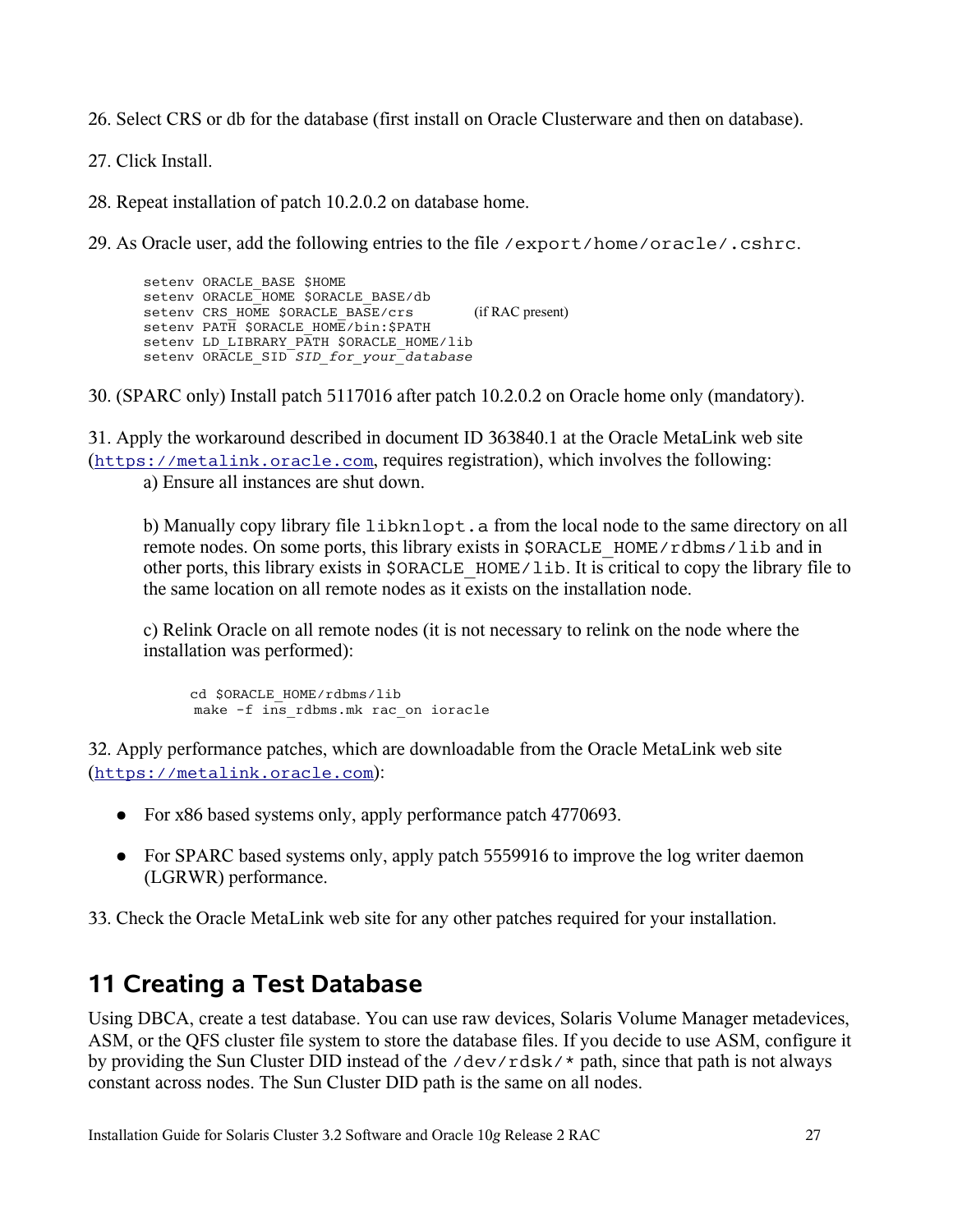### **12 About the Author**

Fernando Castano is the Oracle technical project lead in the Sun ISV Engineering Organization. The mission of this group involves porting ISV applications to Sun platforms, certifying them on platforms, tuning them so they run better, benchmarking them and publishing the results, integrating them with Sun products (and certifying the integration), and creating collateral about using partner applications.

### **13 For More Information**

- Solaris Cluster Hub on BigAdmin System Administration Portal <http://www.sun.com/bigadmin/hubs/sc/>
- Blog on Sun Cluster Oasis Oracle on Sun Cluster [http://blogs.sun.com/SC/entry/oracle\\_on\\_sun\\_cluster](http://blogs.sun.com/SC/entry/oracle_on_sun_cluster)
- Training: Sun Cluster 3.2 Administration (ES-345) <http://www.sun.com/training/catalog/courses/ES-345.xml>
- Training: Sun Cluster 3.2 Advanced Administration (ES-445) <http://www.sun.com/training/catalog/courses/ES-445.xml>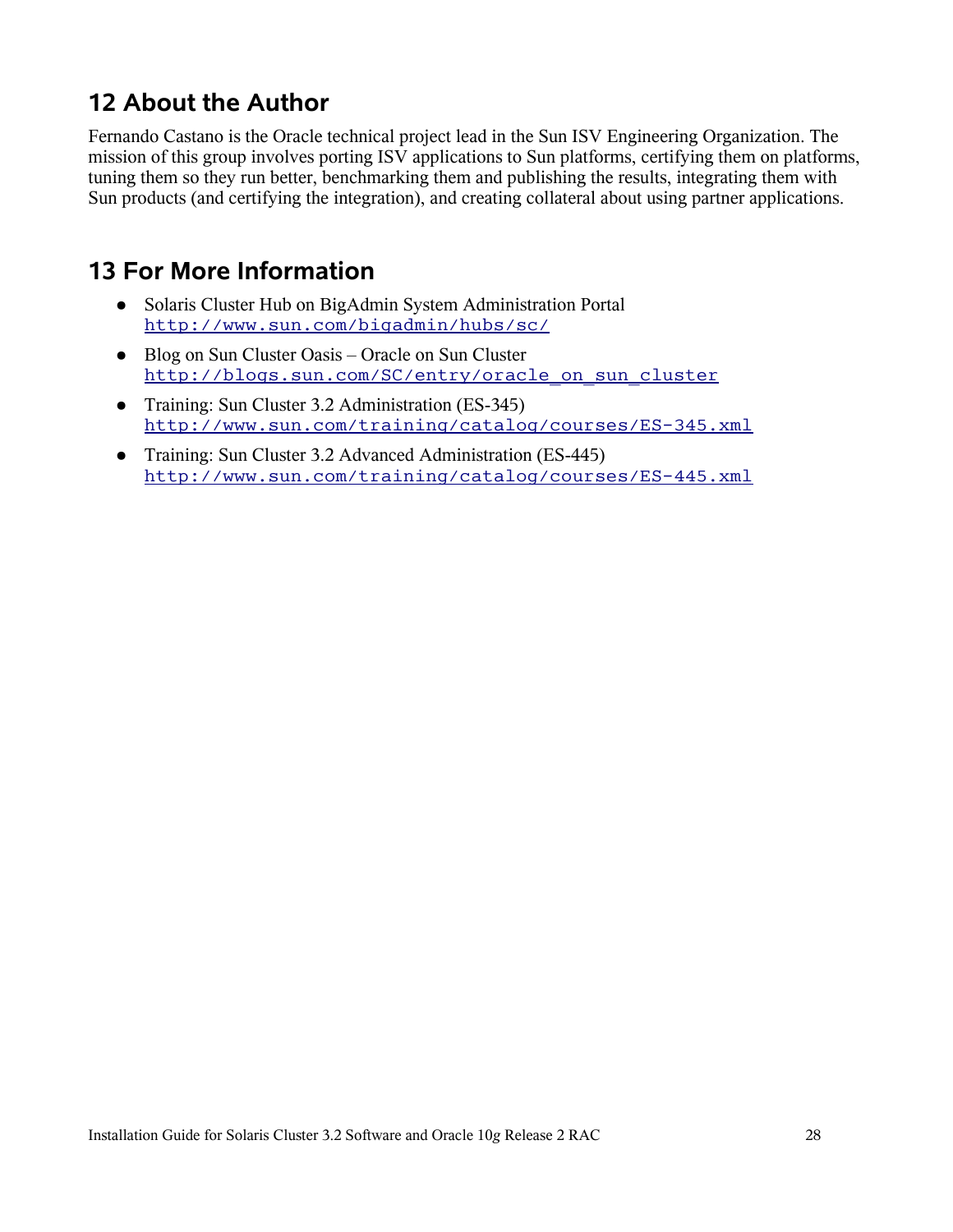# **14 Appendix A: Server Information Table**

| <b>Attribute</b>                 | Node 1                           | Node 2                           | <b>Comments</b>                                                                     |
|----------------------------------|----------------------------------|----------------------------------|-------------------------------------------------------------------------------------|
| Server type                      | Sun Fire 4800<br>Server domain A | Sun Fire 4800<br>Server domain B |                                                                                     |
| Host name                        | borac1                           | borac2                           |                                                                                     |
| <b>CPUs</b>                      | 6x USIII Cu<br>1.2GHz            | 6x USIII Cu<br>1.2GHz            |                                                                                     |
| Host IP address                  | 10.6.222.11                      | 10.6.222.67                      |                                                                                     |
| Root password                    | welcome                          | welcome                          | It helps if they are all the same                                                   |
| <b>RAM</b>                       | 16GB                             | 16GB                             |                                                                                     |
| Shared memory                    | 10GB                             | 10GB                             | At least 5GB less than total RAM                                                    |
| VIP alias                        | borac1-vip                       | borac2-vip                       |                                                                                     |
| VIP IP address                   | 10.6.222.5                       | 10.6.222.9                       |                                                                                     |
| OS version                       | Solaris 10 11/06                 | Solaris 10 11/06                 | Solaris 10 11/06 s10s u3wos 10                                                      |
| Console IP address               | 10.6.222.84<br>(domain A)        | 10.6.222.84<br>(domain B)        | Configure for telnet instead of ssh                                                 |
| Console password                 | welcome                          | welcome                          | It helps if they are all the same                                                   |
| <b>HCAs</b>                      | 1 dual-port HCA                  | 1 dual-port HCA                  |                                                                                     |
| NIC for public and<br><b>VIP</b> | ce <sub>0</sub>                  | ce <sub>0</sub>                  | Two NICs can be used with IPMP to<br>provide redundancy                             |
| NICs for private<br>interface    | ce2, ce3                         | ce2, ce3                         |                                                                                     |
| QFS metadata server              | yes                              | no                               | Choose one for server, the rest as<br>backups                                       |
| Boot disk name                   | c0t1d0                           | c0t0d0                           | Might not be the same, but that is OK                                               |
| Boot disk, slice 0               | 27GB                             | 27GB                             | Root file system                                                                    |
| Boot disk, slice 1               | 4GB                              | 4GB                              | Swap                                                                                |
| Boot disk, slice 3               | 1GB                              | 1GB                              | For Sun Cluster global DID                                                          |
| Boot disk, slice 4               | 1GB                              | 1GB                              | Reserved for future use                                                             |
| Boot disk, slice 5               | 1GB                              | 1GB                              | For Solaris Volume Manager metadb<br>(add more if possible in extra local<br>disks) |
| Boot disk, slice 6               | 0GB                              | 0GB                              | Not used                                                                            |
| Boot disk, slice 7               | 0GB                              | 0GB                              | Not used                                                                            |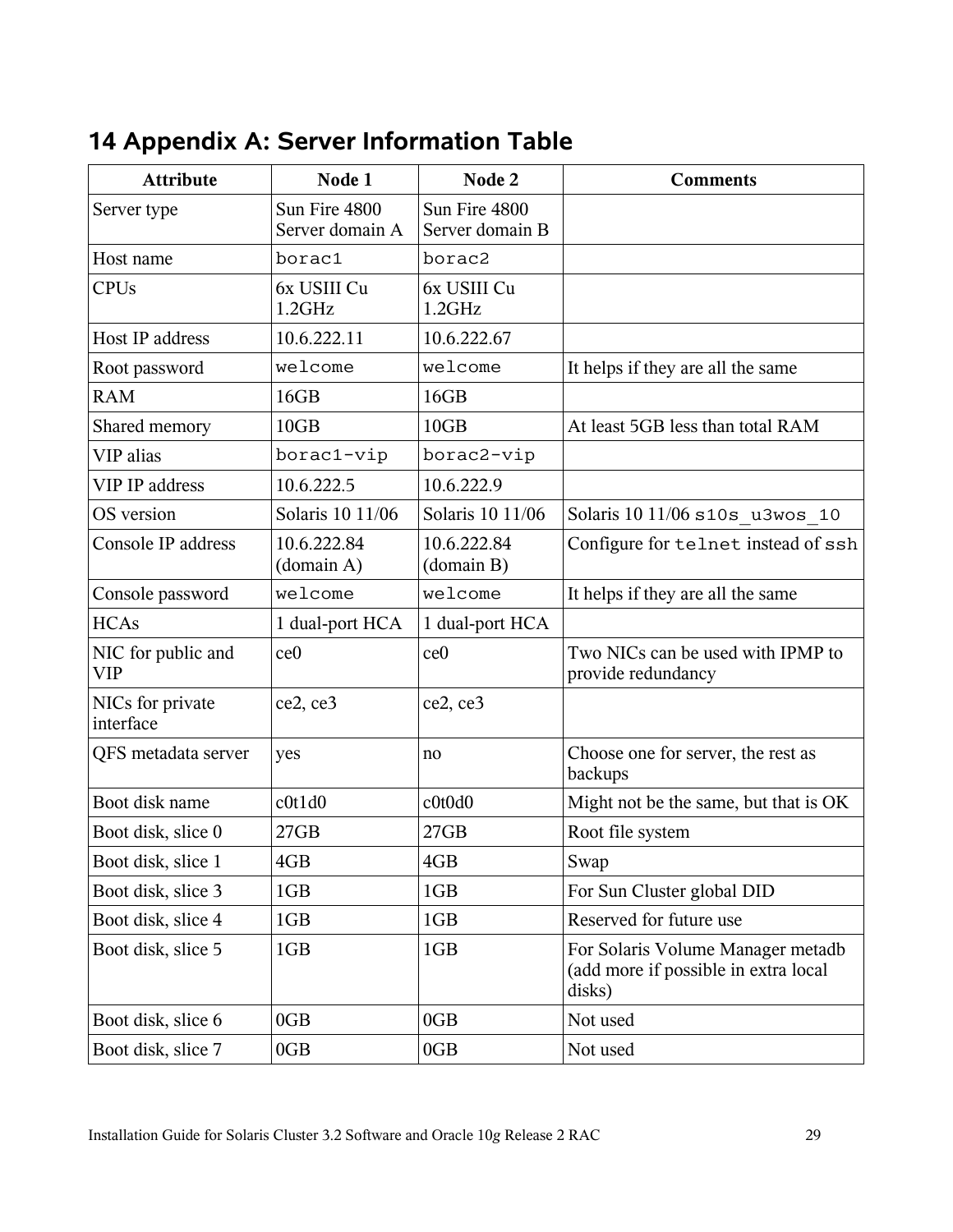# **15 Appendix B: Storage Information Table**

| <b>Attribute</b>              | Value               | <b>Comments</b>                                                                                        |
|-------------------------------|---------------------|--------------------------------------------------------------------------------------------------------|
| Array type                    | Sun StorEdge T3+    |                                                                                                        |
| <b>Alias</b>                  | $t3-a$              |                                                                                                        |
| Console IP address            | 18.1.1.1            |                                                                                                        |
| World Wide Name               | 50020f2000002b39    | Needed to identify LUNs in the Solaris OS                                                              |
| Firmware version              | 3.2.5               |                                                                                                        |
| Enclosure firmware<br>version | 5.02                |                                                                                                        |
| Disk size                     | 36GB                |                                                                                                        |
| Console password              | welcome             |                                                                                                        |
| Disk 1 map                    | LUN1                |                                                                                                        |
| Disk 2 map                    | LUN1                |                                                                                                        |
| Disk 3 map                    | LUN1                |                                                                                                        |
| Disk 4 map                    | LUN1                |                                                                                                        |
| Disk 5 map                    | LUN2                |                                                                                                        |
| Disk 6 map                    | LUN2                |                                                                                                        |
| Disk 7 map                    | LUN2                |                                                                                                        |
| Disk 8 map                    | LUN2                |                                                                                                        |
| Disk 9 map                    | Spare for both LUNs |                                                                                                        |
| LUN1 type                     | $RAID 0+1$          | Sun Cluster quorum goes in LUN1. It requires no<br>slice (maps to<br>/dev/rdsk/c1t50020F2300002B39d0). |
| LUN2 type                     | $RAID 0+1$          | Maps to<br>dev/rdsk/c1t50020F2300002B39d1                                                              |
| LUN1, slice 0                 | 1GB                 | Oracle voting device                                                                                   |
| LUN1, slice 1                 | 1GB                 | To be used as raw devices or by Solaris Volume<br>Manager                                              |
| LUN1, slice 3                 | 35GB                | QFS data                                                                                               |
| LUN2, slice 4                 | 35GB                | To be used as raw devices or by Solaris Volume<br>Manager                                              |
| LUN2, slice 0                 | 1GB                 | QFS metadata                                                                                           |
| LUN2, slice 1                 | 1GB                 | Oracle OCR                                                                                             |
| LUN2, slice 3                 | 35GB                | QFS data                                                                                               |
| LUN2, slice 4                 | 35GB                | To be used as raw devices or by Solaris Volume<br>Manager                                              |